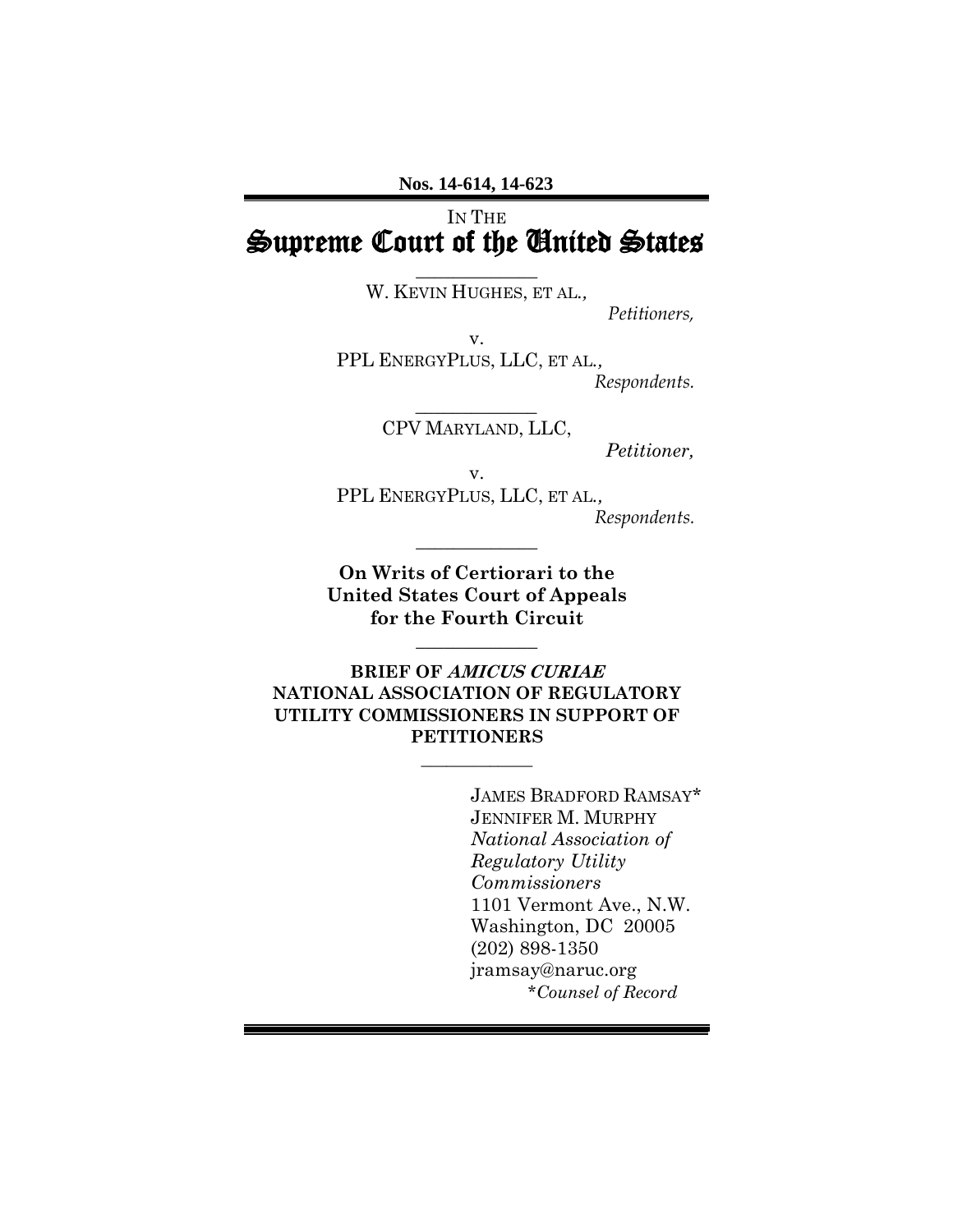#### **QUESTIONS PRESENTED**

<span id="page-1-0"></span>The Federal Power Act (FPA) splits authority among states, utilities, and the Federal Energy Regulatory Commission (FERC). States regulate generation facilities and retail utility power purchases, but may not set wholesale rates. Wholesale energy sellers set their own rates. FERC has exclusive jurisdiction to review them and determine their legality.

In much of the country, independent system operators run multi-state transmission systems and wholesale energy markets. PJM Interconnection, LLC (PJM), an operator whose region includes Maryland, procures by auction the generation capacity it expects the region to need for a one-year period beginning three years later. Looking beyond that horizon and concerned that facility retirements could degrade reliability, Maryland decided it needed new generation. It solicited offers, and required retail utilities to accept the winning bid. The resulting contracts obligate the bidder to build a plant and make it available to PJM for twenty years, while the retail utilities pay (or receive) the difference between the contract and PJM auction prices. The Fourth Circuit held Maryland's actions field and conflict preempted–contrary to the FPA's structure and decisions of this Court, the D.C. Circuit, and FERC.

The questions presented are:

1. When a seller offers to build generation and sell wholesale power on a fixed-rate contract basis, does the FPA field-preempt a state order directing retail utilities to enter into the contract?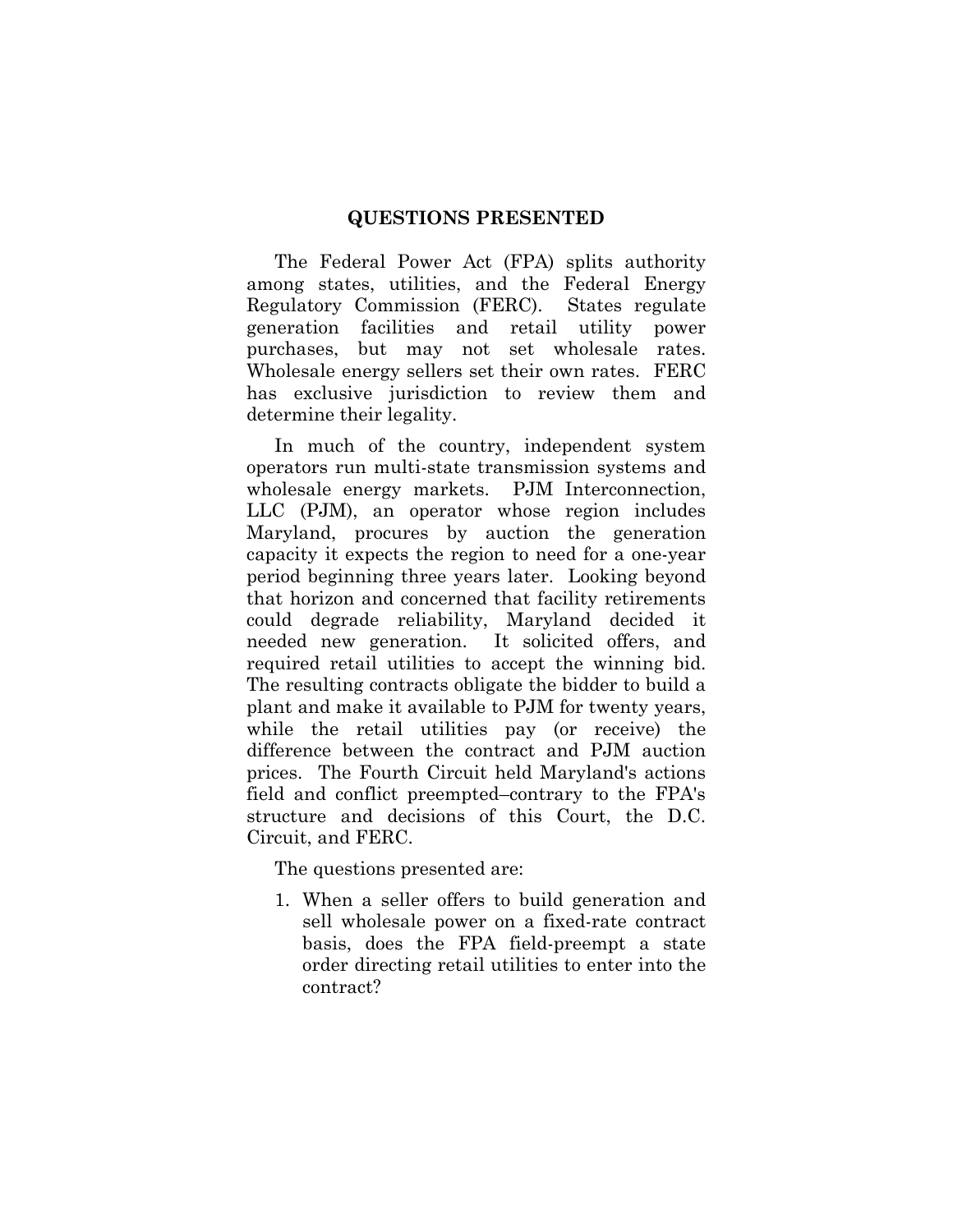2. Does FERC's acceptance of an annual regional capacity auction preempt states from requiring retail utilities to contract at fixed rates with sellers who are willing to commit to sell into the auction on a long-term basis?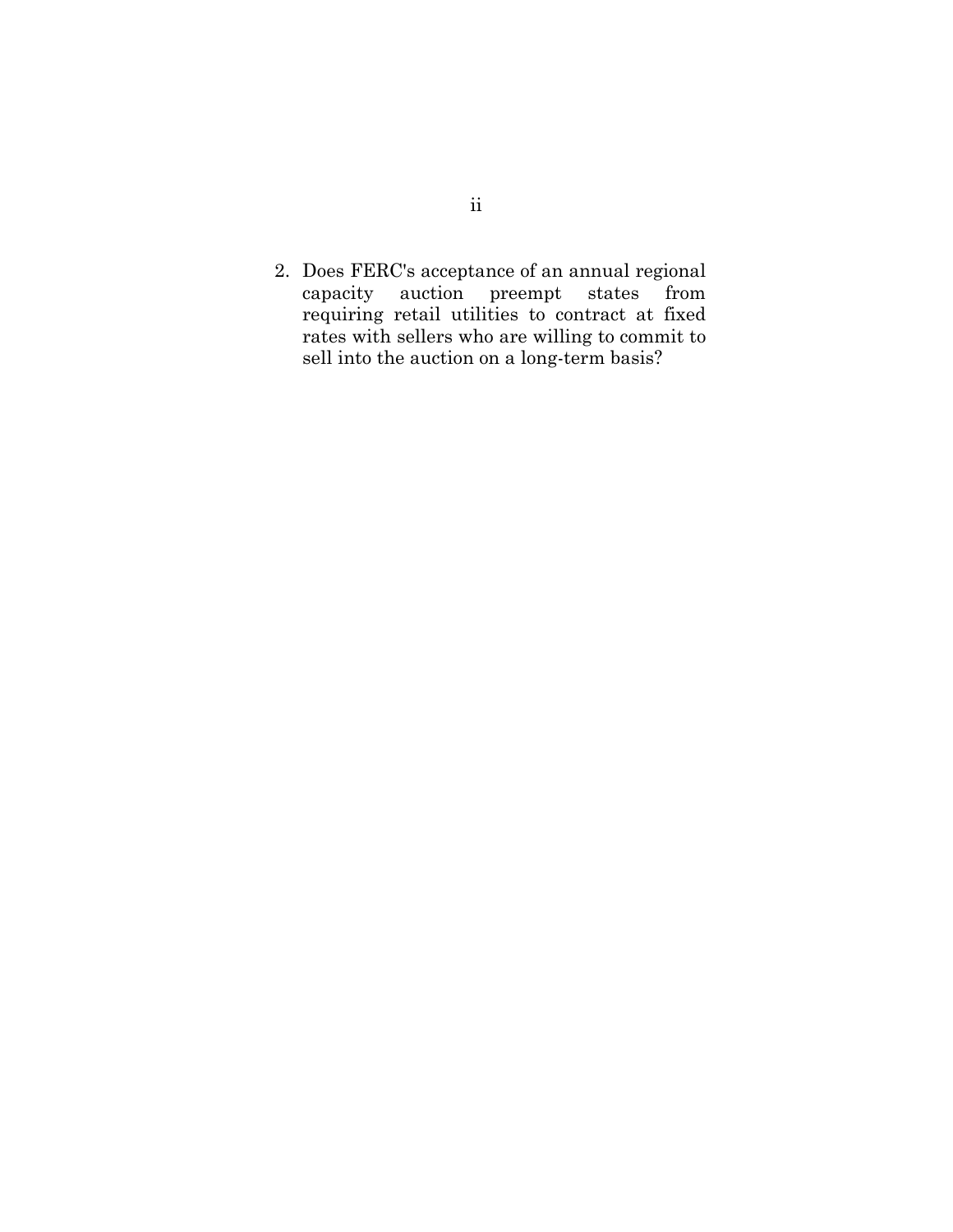# **TABLE OF CONTENTS**

| INTEREST OF AMICUS CURIAE  1                                                                                      |  |  |  |  |  |
|-------------------------------------------------------------------------------------------------------------------|--|--|--|--|--|
|                                                                                                                   |  |  |  |  |  |
|                                                                                                                   |  |  |  |  |  |
| Field Preemption Cannot Apply Where<br>Ι.<br>Congress Has Specified State Jurisdiction7                           |  |  |  |  |  |
| A. State authority over generation,<br>siting, and retail utilities predate the                                   |  |  |  |  |  |
| B. The FPA preserves State authority<br>over generation and retail utility                                        |  |  |  |  |  |
| II. There is No Conflict Between the FERC-<br>mandated Capacity Auction and the<br>Maryland-approved Contract for |  |  |  |  |  |
|                                                                                                                   |  |  |  |  |  |
| APPENDIX: NARUC Resolution on Preserving<br>State Authority Over New Electric                                     |  |  |  |  |  |

## iii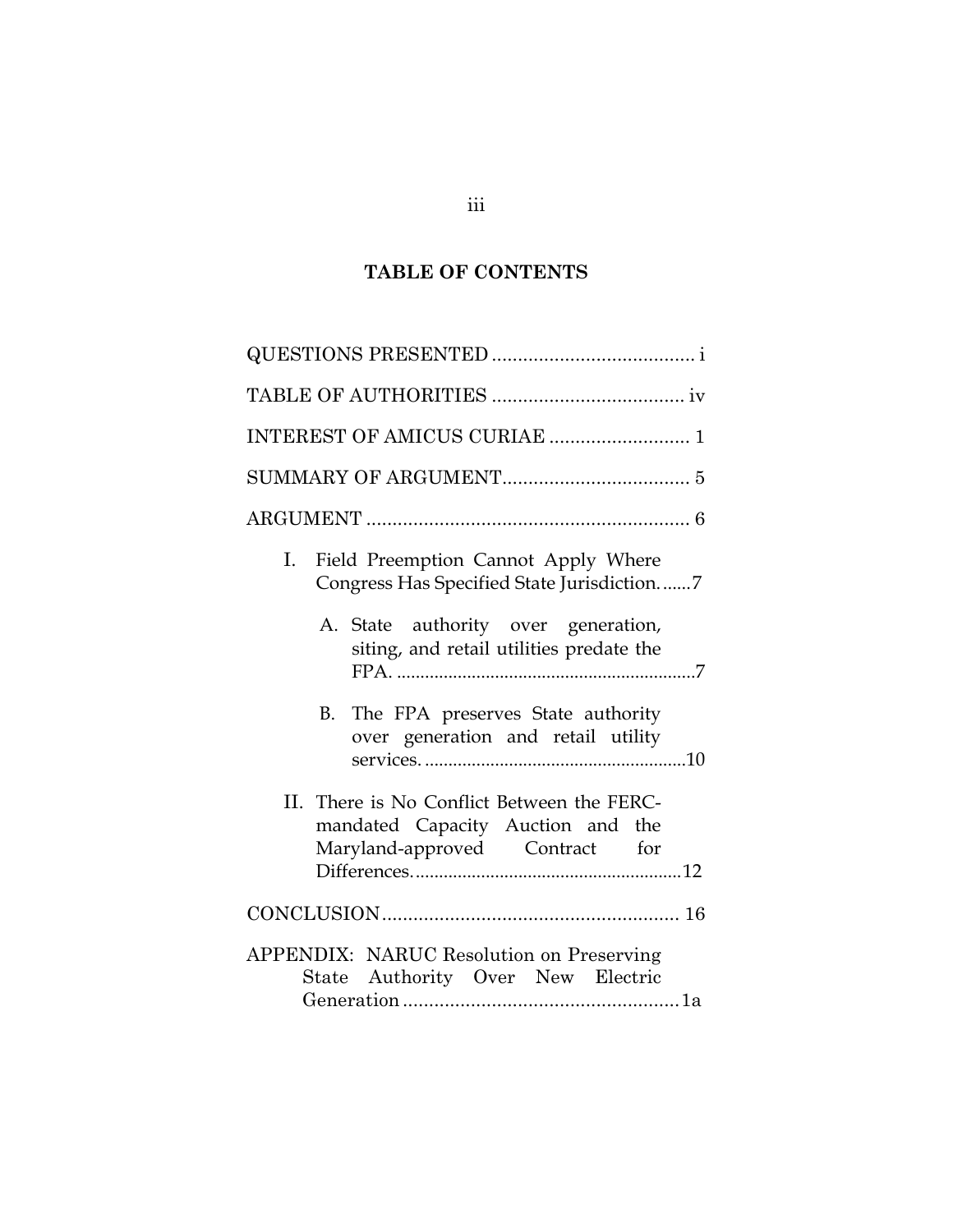## **TABLE OF AUTHORITIES**

## <span id="page-4-0"></span>**Cases**

| Conn. Dep't of Pub. Util. Control v. FERC,                                              |
|-----------------------------------------------------------------------------------------|
| Nazarian v. PPL EnergyPlus, LLC, 753 F.3d                                               |
| Indianapolis Power and Light Co. v. ICC,                                                |
| La. Pub. Serv. Comm'n v. FCC, 476 U.S. 355                                              |
| <i>N.J. Bd. of Pub. Utils. v. FERC, 744 F.3d 74</i>                                     |
| New York v. FERC, 535 U.S. 1 (2002) 4, 6, 7, 2a                                         |
| Rice v. Santa Fe Elevator Corp., 331 U.S. 218                                           |
| United States v. S. Motor Carrier Rate<br>Conference, et al., 467 F.Supp. 471 (N.D. Ga. |
| Wash. Utils. & Transp. Comm'n v. FCC, 513                                               |

## **Statutes**

iv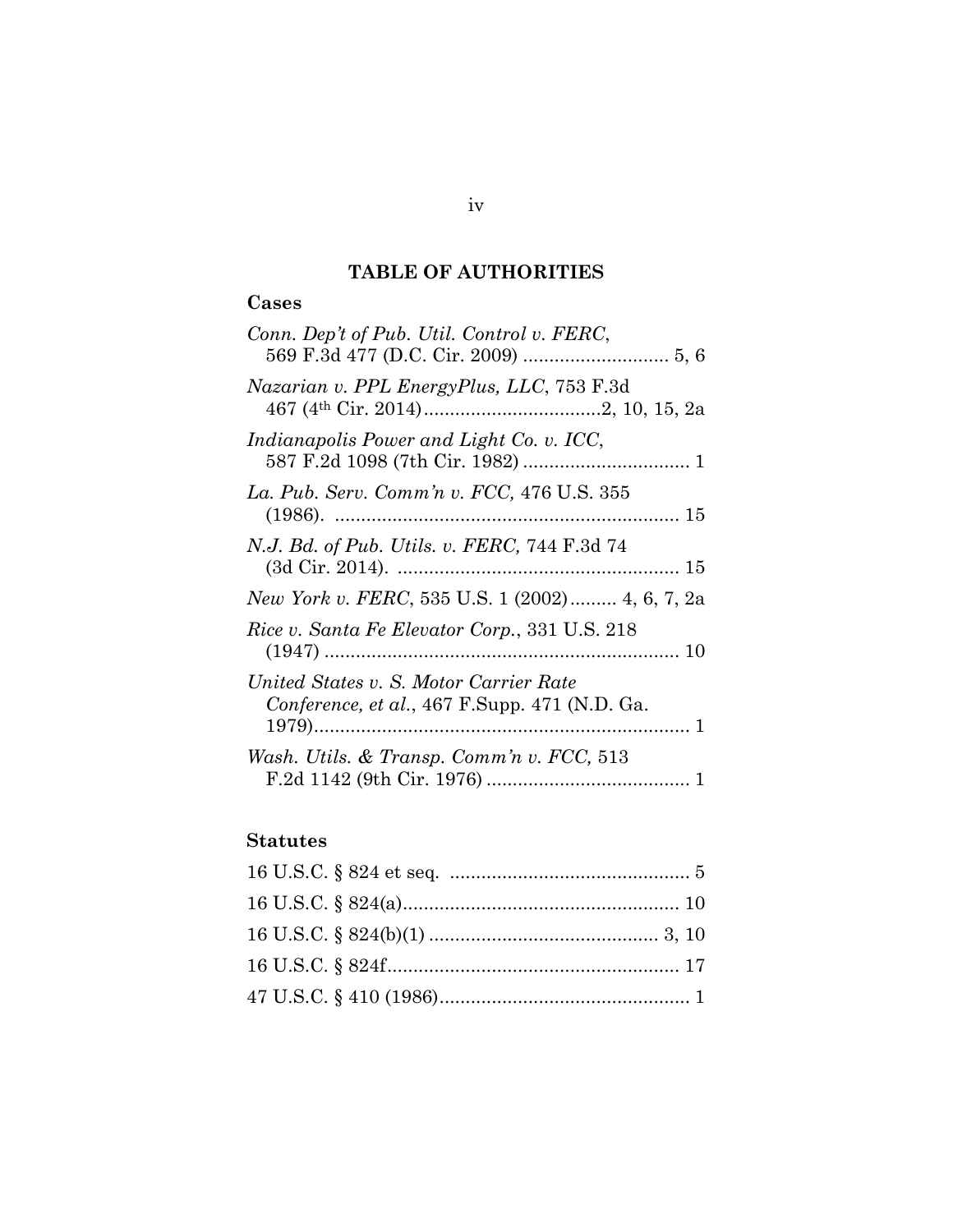# **Federal Administrative Regulations**

| Carbon Pollution Emission Guidelines for             |  |
|------------------------------------------------------|--|
| <b>Existing Stationary Sources: Electric Utility</b> |  |
| Generating Units, 80 Fed. Reg. 64,662                |  |
| (October 23, 2015) (to be codified at $40$           |  |
|                                                      |  |

# **Agency Decisions**

| ISO New England, Inc., 135 FERC $\P$ 61,029                                                                                                                                                                                                                                           |  |
|---------------------------------------------------------------------------------------------------------------------------------------------------------------------------------------------------------------------------------------------------------------------------------------|--|
| PJM Interconnection, LLC, 137 FERC ¶<br>61,145 (2011), reh'g denied, 138 FERC $\P$<br>61,160, and reh'g denied, 138 FERC $\P$<br>61,194 (2012), review denied sub nom. N.J.<br>Bd. of Pub. Utils. v. FERC, 744 F.3d 74 (3d                                                            |  |
| <i>PJM Interconnection, LLC, 135 FERC</i><br>61,022 (2011), on reh'g, 137 FERC $\P$ 61,145<br>(2011), reh'g denied, 138 FERC ¶ 61,160,<br>and reh'g denied, 138 FERC $\P$ 61,194<br>$(2012)$ , review denied sub nom. N.J. Bd. of<br><i>Pub. Utils. v. FERC, 744 F.3d 74 (3d Cir.</i> |  |
| <i>PJM Interconnection, LLC, 128 FERC</i>                                                                                                                                                                                                                                             |  |
| <i>PJM Interconnection, LLC, 115 FERC</i>                                                                                                                                                                                                                                             |  |
| <i>PJM Interconnection, LLC, 107 FERC</i><br>61,112, (2004), on reh'g, 110 FERC   61,053,                                                                                                                                                                                             |  |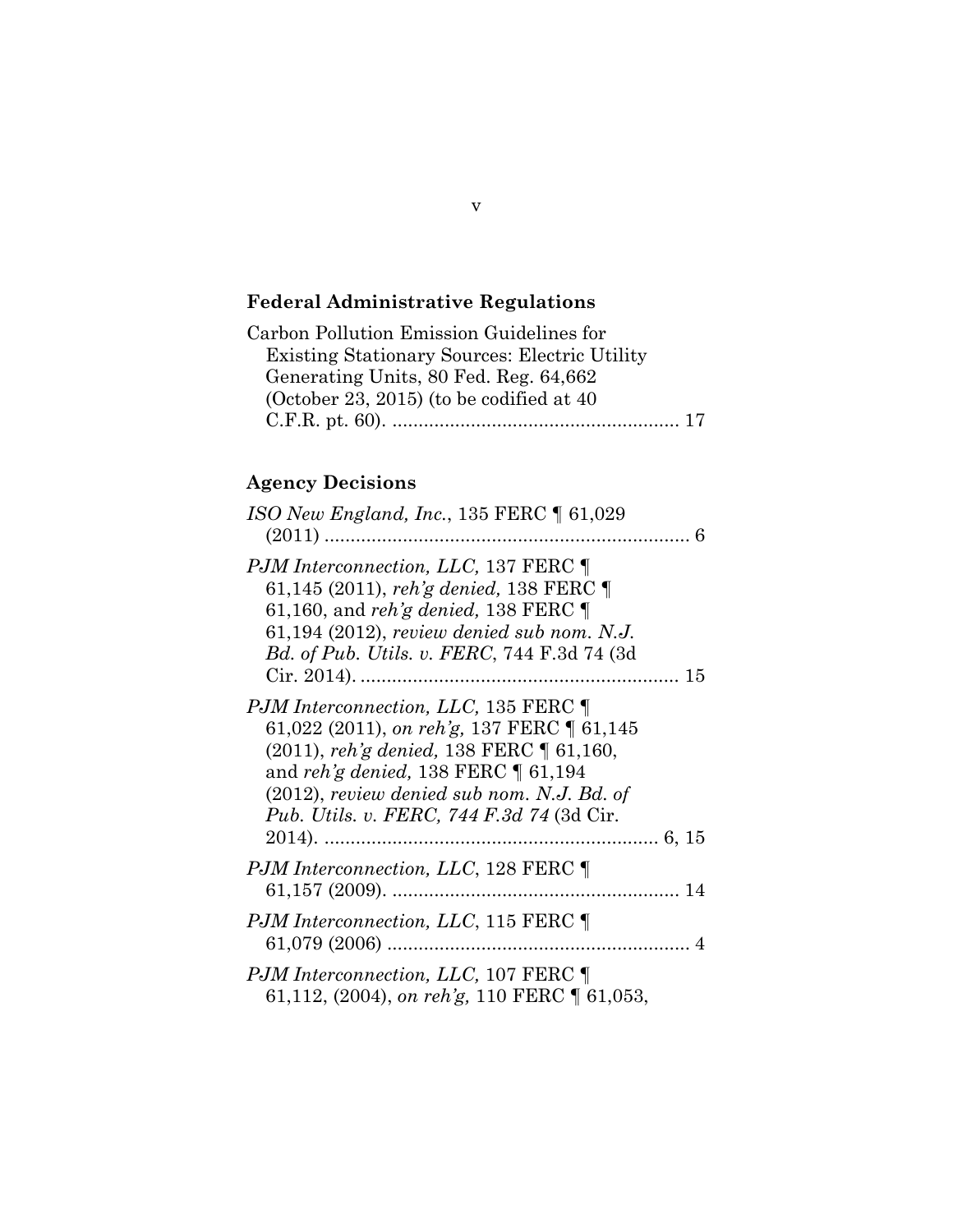*on reh'g,* 112 FERC ¶ 61,031 (2005)*, on reh'g,* 114 FERC ¶ 61,302 (2006). ....................... 16

# **Miscellaneous**

| American Public Power Association, Power<br>Plants Are Not Built on Spec-2014 Update  12                                                                                          |
|-----------------------------------------------------------------------------------------------------------------------------------------------------------------------------------|
| Brief for Petitioner CPV Maryland, LLC,<br>Hughes et al. v. PPL EnergyPlus, LLC, No.<br>14-623, (U.S. docketed Dec. 8, 2015).  11                                                 |
| Brief for Petitioners Hughes et al., <i>Hughes et</i><br>al. v. PPL EnergyPlus, LLC, No. 14-623,                                                                                  |
| FERC Office of Enforcement, <i>Energy Primer</i> :<br>A Handbook of Energy Market Basics<br>(2015), http://perma.cc/U9AG-K4M6.  14                                                |
| <b>NARUC</b> Resolution on Preserving State<br><i>Authority Over New Electric Generation</i> 3, 1a-4a                                                                             |
| Regulatory Assistance Project, Electricity<br>Regulation in the US: A Guide (2011),<br>www.raponline.org/docs/RAP_Lazar_Electri<br>cityRegulationInTheUS_Guide_2011_03.pdf<br>. 9 |
| Robert L. Swartwout, Current Utility<br><b>Regulatory Practice From A Historical</b><br>Perspective, 32 Nat. Resources J. 289                                                     |
| Werner Troesken, Regime Change and<br>Corruption: A History of Public Utility<br>Regulation, in Corruption and Reform:<br>Lessons from America's Economic History                 |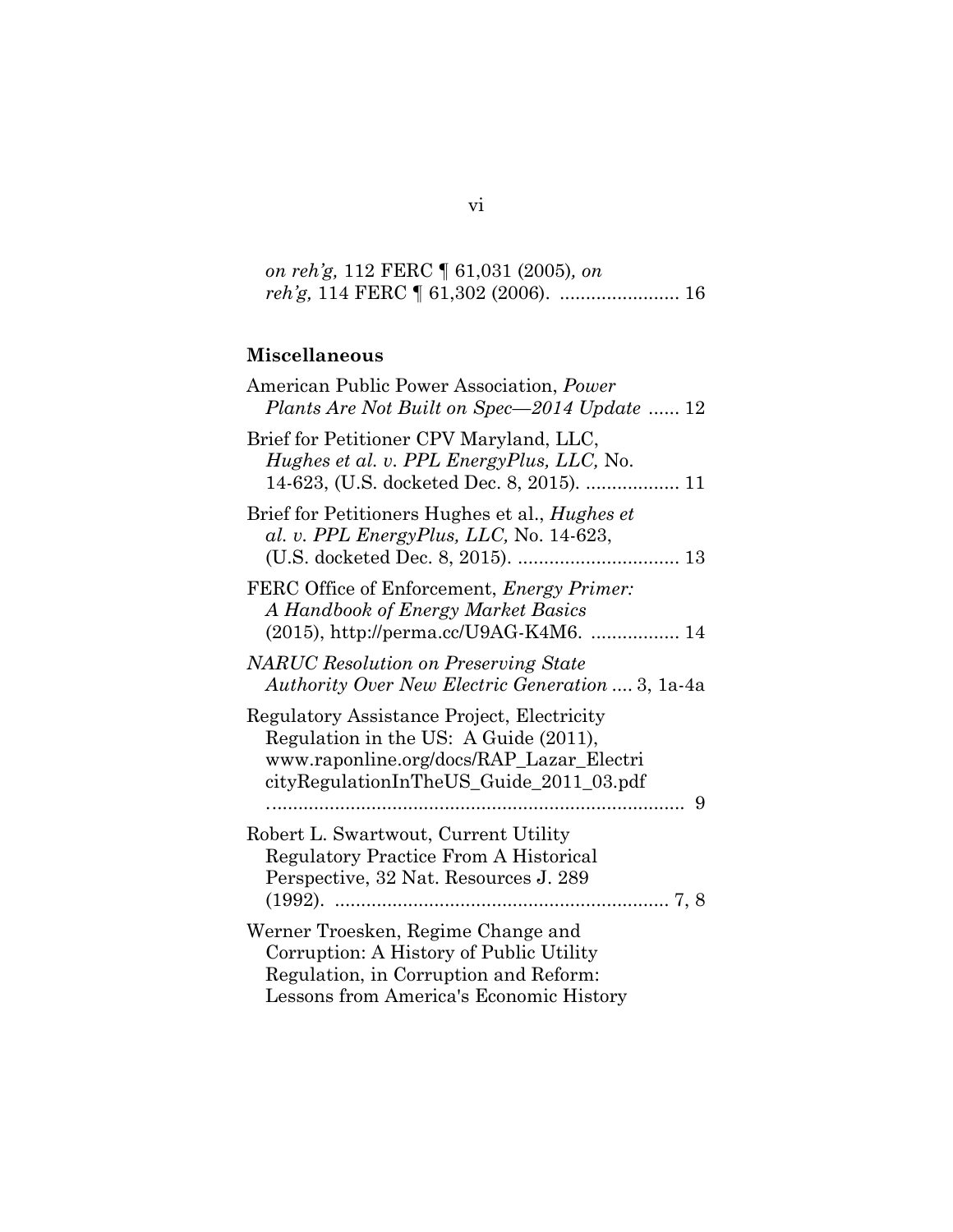(Edward L. Glaeser and Claudia Goldin, eds., 2006), http://www.nber.org/chapters/c9986. .................... 7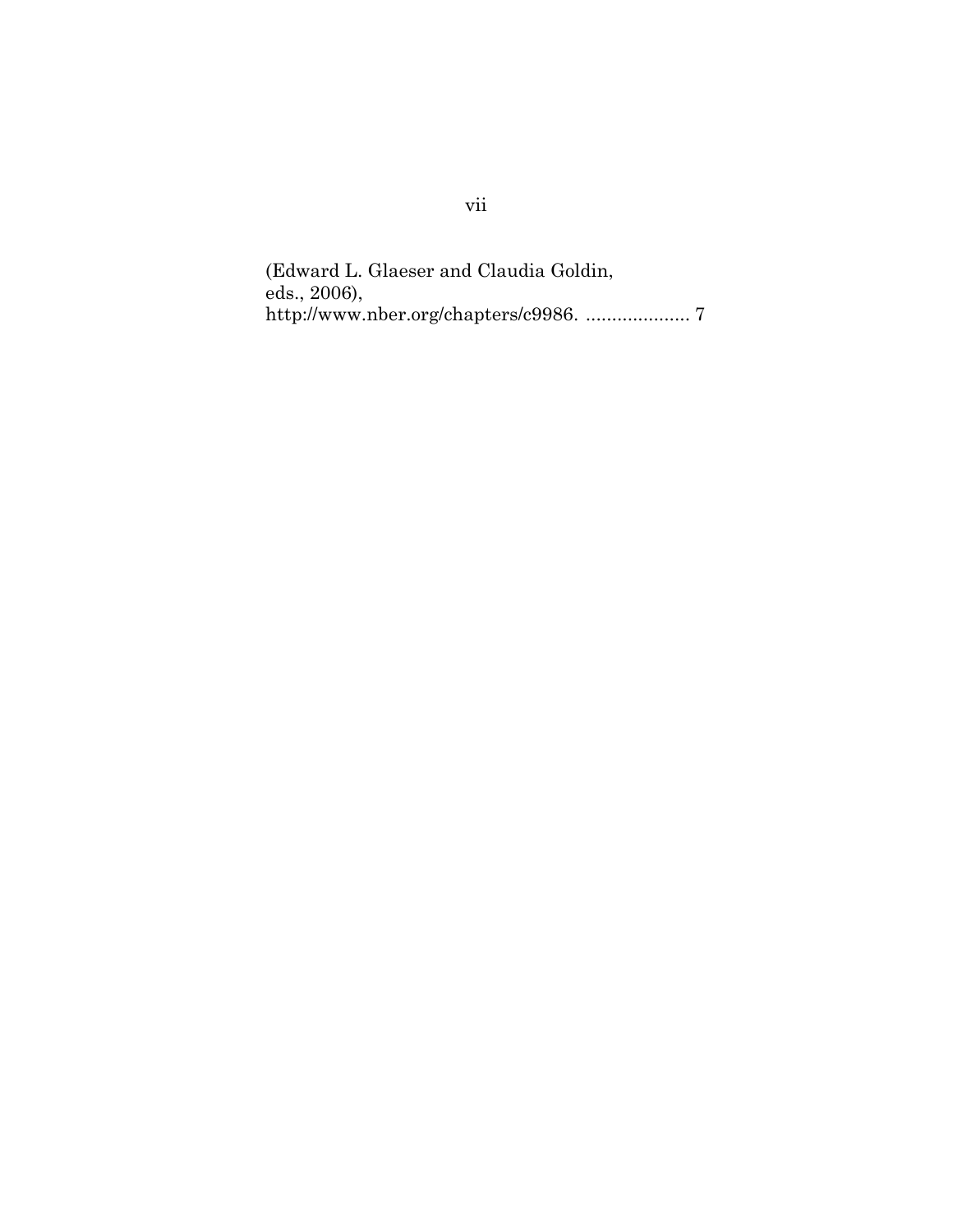#### **INTEREST OF AMICUS CURIAE**<sup>1</sup>

<span id="page-8-0"></span>The National Association of Regulatory Utility Commissioners (NARUC) is a quasi-governmental nonprofit organization founded in 1889. NARUC represents the government officials in the fifty States, the District of Columbia, Puerto Rico, and the Virgin Islands, charged with, among other things, ensuring the provision of safe, affordable and reliable electric service to the citizens within their respective borders. <sup>2</sup> NARUC's member commissions are directly impacted by the decision below.

<sup>&</sup>lt;sup>1</sup> In accordance with U.S. Sup. Ct. Rule 37.2(a), 28 U.S.C.A., all parties have provided blanket consent to the filing of *amicus curiae* briefs, which the Clerk of the Court has noted on the docket. Pursuant to U.S. Sup. Ct. Rule 37.6, 28 U.S.C.A., NARUC states the following: (1) NARUC counsel authored this brief; (2) no counsel for a party to the decision below, or other entity, authored this brief in whole or in part; and (3) no person or entity other than NARUC made a financial contribution to the preparation or submission of this brief.

<sup>2</sup> Both the United States Congress and federal courts have recognized that NARUC is a proper party to represent the collective interest of State regulatory commissions. *See e.g.*, 47 U.S.C. § 410 (1986), where Congress calls NARUC "the national organization of the State commissions" responsible for economic and safety regulation of the intrastate operation of carriers and utilities. *See also United States v. S. Motor Carrier Rate Conference, et al.*, 467 F.Supp. 471 (N.D. Ga. 1979), *aff.* 672 F.2d 469 (5th Cir. Unit "B" 1982); *aff. en banc*, 702 F.2d 532 (5th Cir. Unit "B" 1983, *rev'd*, 471 U.S. 48 (1985). *See also Indianapolis Power and Light Co. v. ICC*, 587 F.2d 1098 (7th Cir. 1982); *Wash. Utils. & Transp. Comm'n v. FCC,* 513 F.2d 1142 (9th Cir. 1976).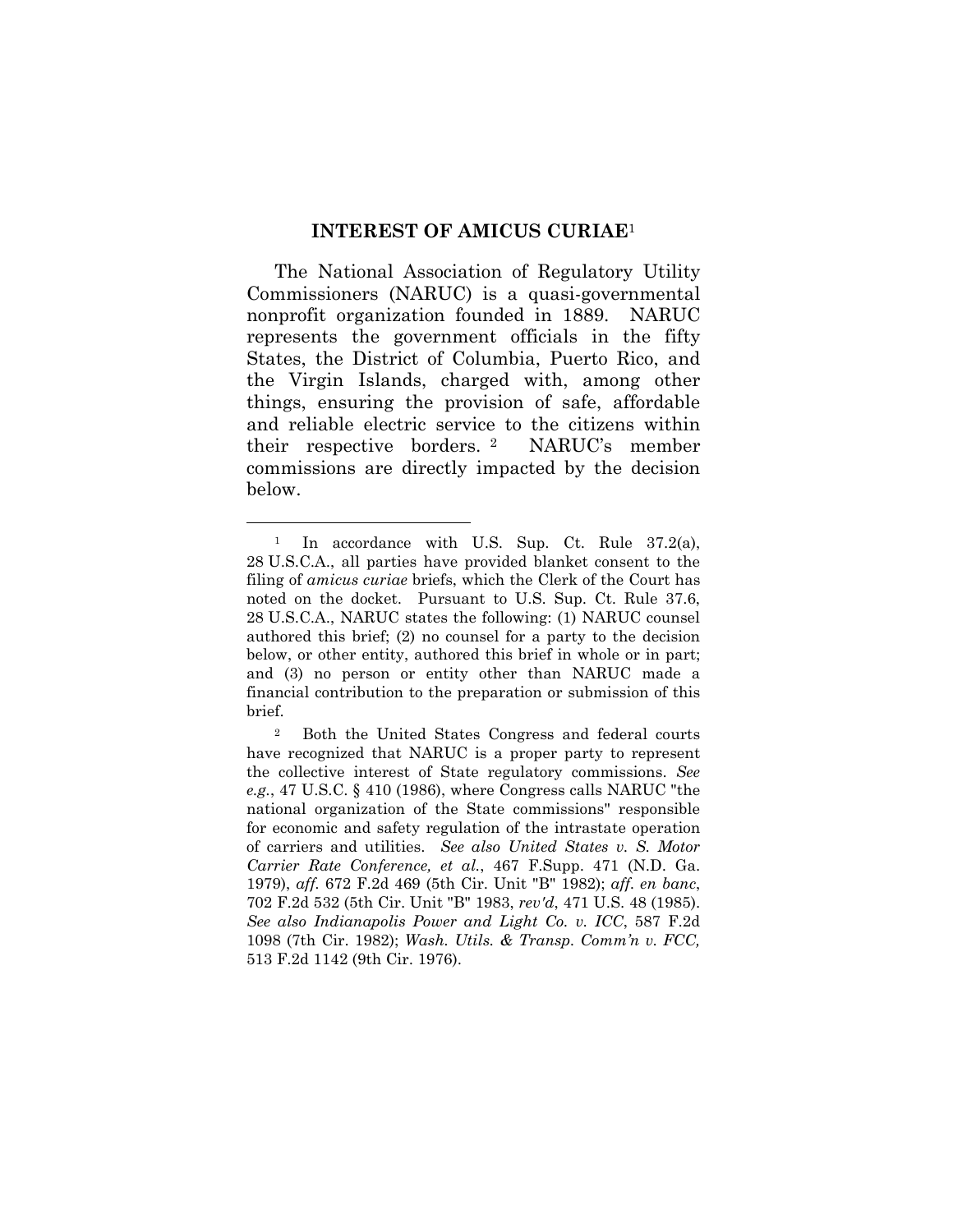The Fourth Circuit in *Douglas R.M. Nazarian v. PPL EnergyPlus, LLC*, 753 F.3d 467 (4th Cir. 2014), impermissibly constrains crucial State functions necessary to ensure the long-term reliability of the electric grid.

The case concerns a State-mandated long-term contract for differences between Maryland utilities and a developer, CPV Maryland, LLC (CPV), to construct a power plant that the Maryland found necessary to maintain electric reliability. CPV set the contract price with its winning bid in the underlying competitive procurement process. As part of the contract, CPV was required to bid into PJM Interconnection, LLC's (PJM) Federal Energy Regulatory Commission (FERC)-administered regional capacity market and clear the auction in order to receive its contract payment. The contract specifically left the determination of the capacity price to the PJM market. The Fourth Circuit held that the FERC-administered market prohibits the use of such contracts because it determined that Maryland set wholesale rates through the contract.

By effectively holding that buy-side long-term contracts for new generation exceed State authority by setting wholesale prices, the decision opens the door for attacks on all State-directed mechanisms to assure adequate generation capacity. This could include support offered directly (*e.g.*, in the form of a subsidy payment) or indirectly (*e.g.*, in the form of a tax rebate).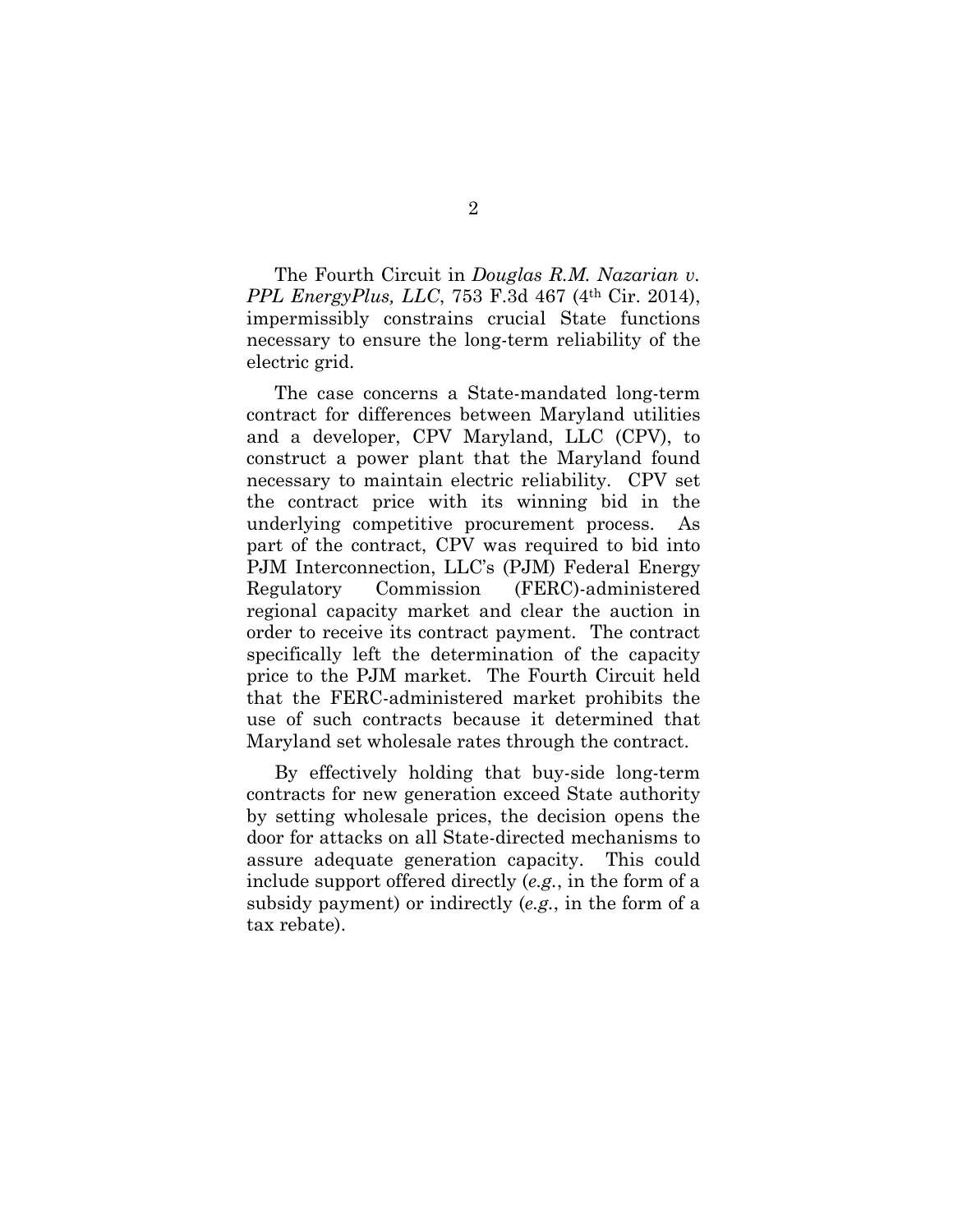The Federal Power Act (FPA) expressly preserves State authority over facilities used for the generation of electric energy. <sup>3</sup> NARUC's member commissions play a crucial role in long-term energy resource planning. The decisions below eviscerate State authority to ensure timely construction of new generation. Thus, in response to the Fourth Circuit's decision, in July 2014, NARUC passed a *Resolution on Preserving State Authority Over New Electric Generation <sup>4</sup>* effectively mandating the association's participation in this proceeding to:

> protect and preserve States' authority to decide the type, amount and timing of new or existing generation facilities that will be constructed or maintained within the State to achieve legitimate State policy objectives [and] to safeguard and guarantee *States' continued right to operate programs to procure new generation or maintain existing generation for reliability, affordability and environmental purposes through use of long-term contracts* or any State statutory or regulatory actions.<sup>5</sup>

<sup>3</sup> *See* 16 U.S.C. § 824(b)(1).

<sup>4</sup> *See Resolution on Preserving State Authority Over New Electric Generation* (July 16, 2014), attached hereto at Appendix.

<sup>5</sup> *Id.* (*emphasis added*).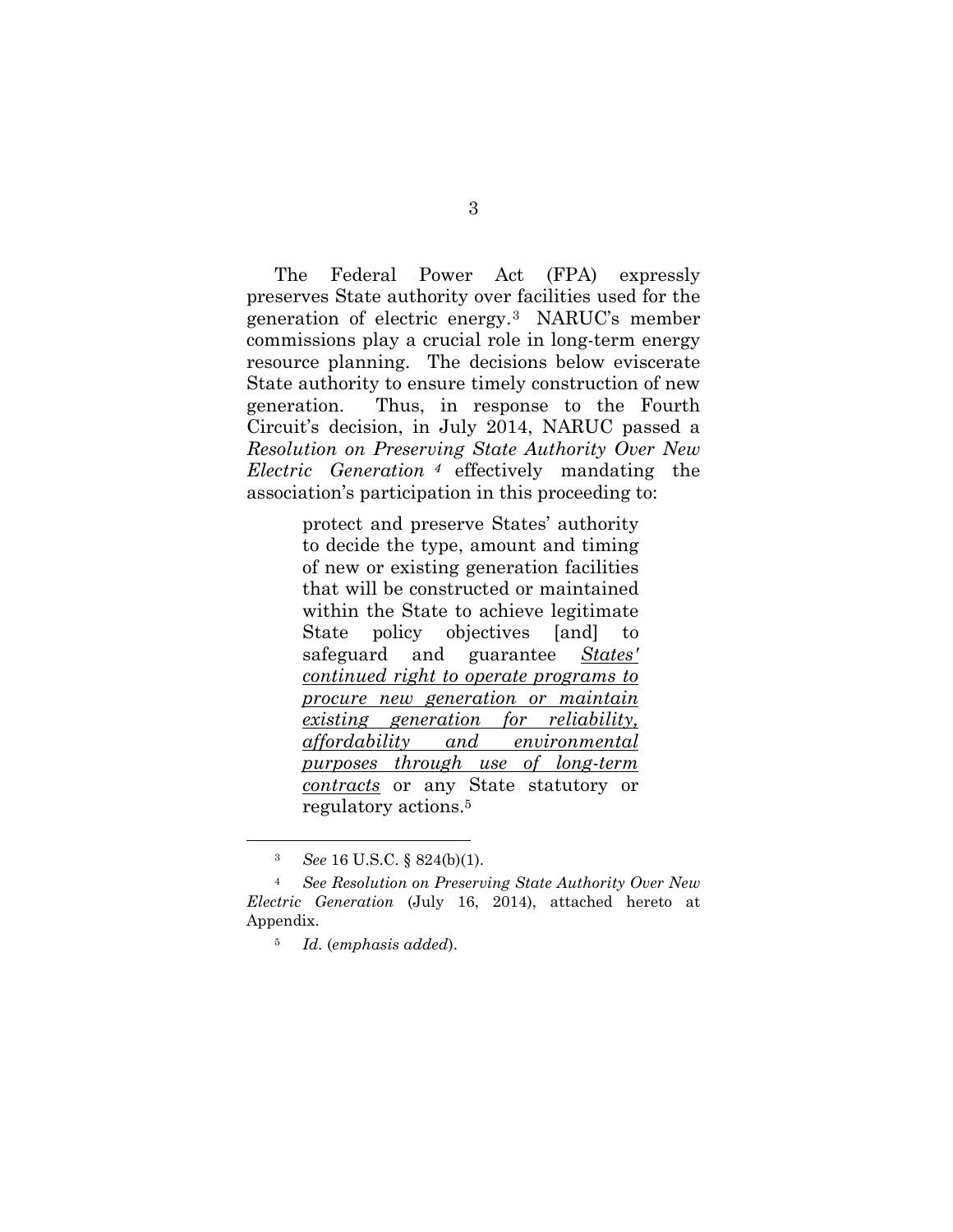Only States can maintain diverse generation resource options through, *inter alia*, ordering of long-term integrated resource planning, construction of new facilities, or contracts with generation developers that include terms necessary to ensure such construction. Even FERC acknowledges that States continue to have authority to create incentives "for the construction of new capacity by entering into long-term bilateral agreements."<sup>6</sup>

FERC itself has no authority to order the construction or siting of new generation; nor the resources to handle the task; nor the authority to require that the need for such construction be determined *exclusively* by a FERC-supervised shortterm market.

Recent and pending federal environmental regulations have placed even more pressure on States' ongoing plans to adjust generation sources while maintaining reliability. *If the decision below stands, it can only significantly undermine State authority to ensure reliable electric service and invite countless needless lawsuits over any related State programs that have a similar impact.* Delay in bringing new generation resources online can

<sup>6</sup> *PJM Interconnection, LLC*, 115 FERC ¶ 61,079 at P172 (2006). *See also New York v. FERC*, 535 U.S. 1, 24 (2002) (*quoting* FERC Order No. 888 at 31,782 n.544) (the FPA protects State authority over "integrated resource planning and utility buy-side" decisions and "utility generation and resource portfolios.").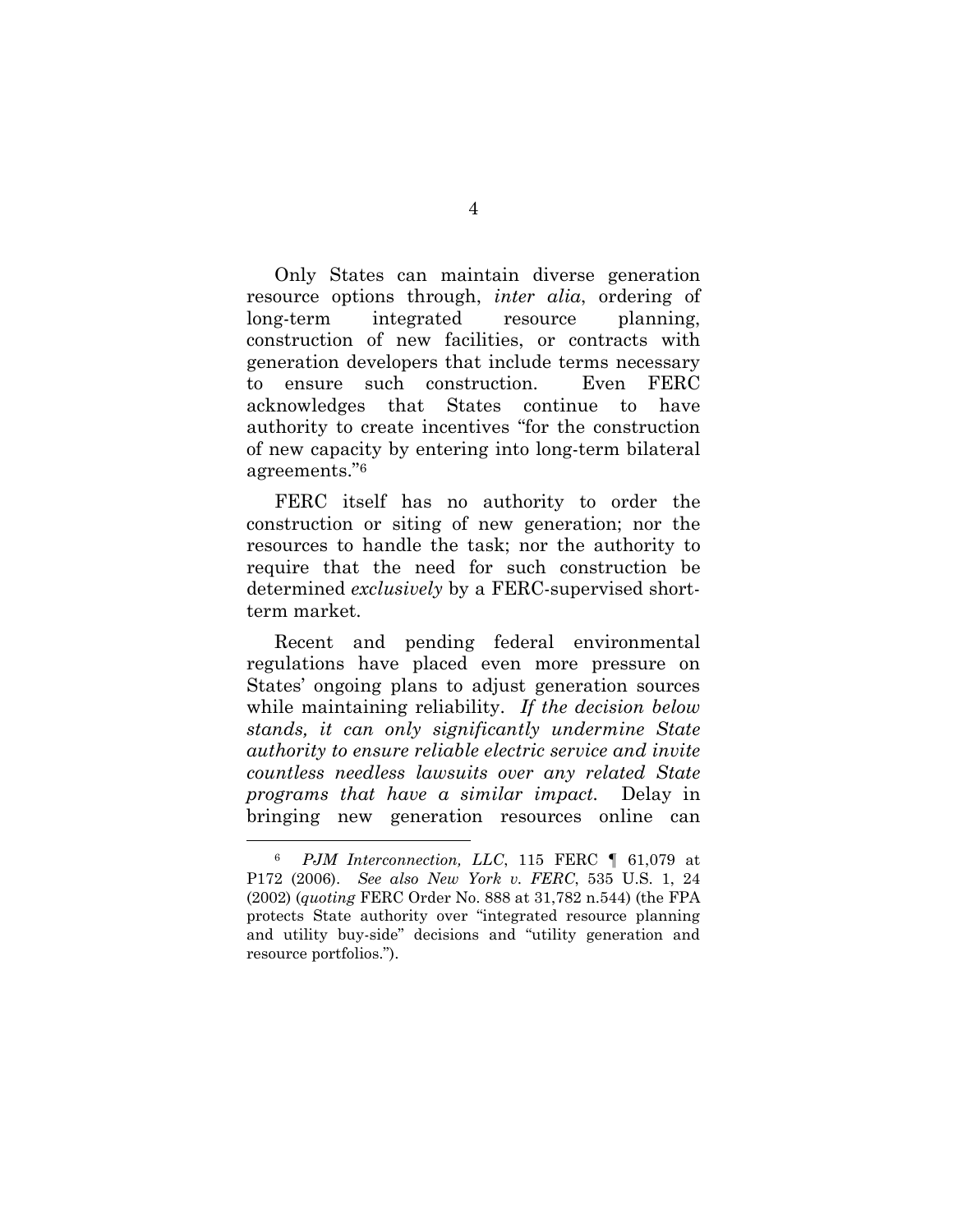threaten the reliability of the electric grid. The Court should vacate the decision below.

#### **SUMMARY OF ARGUMENT**

<span id="page-12-0"></span>Congress, in the FPA, expressly preserved State's authority over electric generation as well as local utilities.<sup>7</sup> <sup>7</sup> The Fourth Circuit decision undermines States' FPA-preserved authority to assure reliable electric service. It raises the prospect of additional challenges to States' integrated resource planning, utility procurement decisions, utility generation, and resource portfolios. The decision improperly applies the "field preemption" doctrine where Congress has expressly acknowledged States' exclusive jurisdiction. It applies "conflict preemption" where even the responsible agency, FERC, finds none.

The practical impact is to hamstring States' ability to engage in the long-term planning required to ensure safe and reliable electric service.

<sup>7</sup> 16 U.S.C.S 824 et seq.; *compare*, *Conn. Dep't of Pub. Util. Control v. FERC,* 569 F.3d 477, 481 (D.C. Cir. 2009) ("State. . . authorities retain the right to forbid new entrants from providing new capacity, to require retirement of existing generators, to limit new construction to more expensive, environmentally-friendly units, or to take any other action in their role as regulators of generation facilities without direct interference from the Commission. Of course, those choices . . . affect[ ] the market clearing price for capacity.").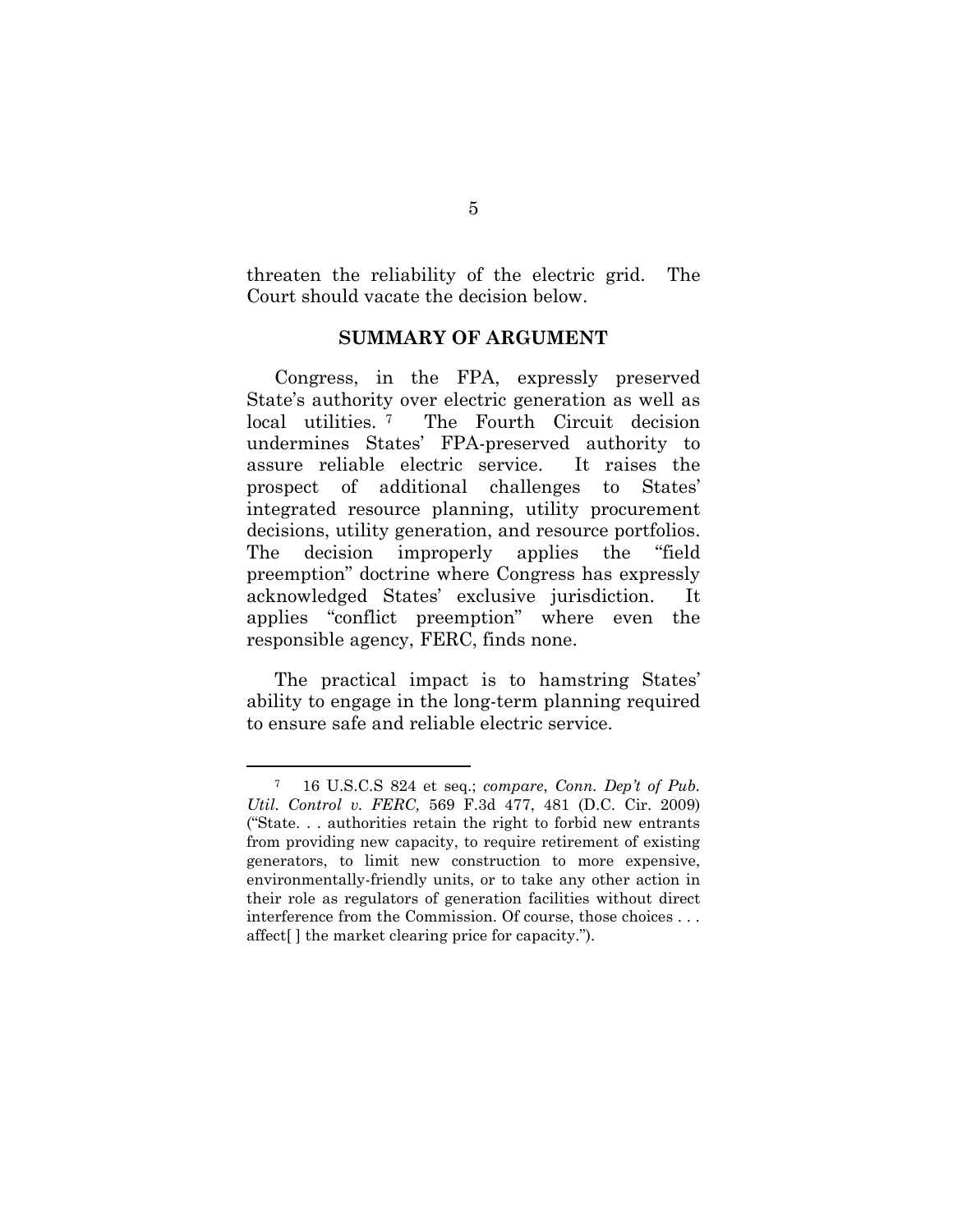#### **ARGUMENT**

<span id="page-13-0"></span>Congress preserved States' exclusive regulatory responsibility for assuring generation resource adequacy for retail customers. <sup>8</sup> Under the FPA, States may even limit new construction to more expensive, environmentally–friendly units. <sup>9</sup> Even FERC recognizes that States, in pursuing legitimate policy goals, can procure new generation capacity, even when short-term market prices may suggest new capacity is not needed.10 The decision below unlawfully constrains States' ability to ensure resource adequacy and will have significant practical consequences.

NARUC specifically endorses the arguments presented in both Petitioner briefs. However, we respectfully supplement those arguments to aid the Court in fully understanding the national impact of the Fourth Circuit decision on State FPA-sanctioned

<sup>8</sup> *See New York v. FERC*, 535 U.S. 1, 24 (2002) (enumerating areas of State authority to include: reliability of local service, administration of integrated resource planning and utility buy-side and demand-side decisions, including demand-side management, authority over utility generation and resource portfolios, and *authority to impose distribution or retail stranded cost charges*).

<sup>9</sup> *Conn. Dep't of Pub. Util. Control v. FERC*, 569 F.3d 477, 481 (D.C. Cir. 2009).

<sup>10</sup> *ISO New England, Inc.*, 135 FERC ¶ 61,029, P20 (2011).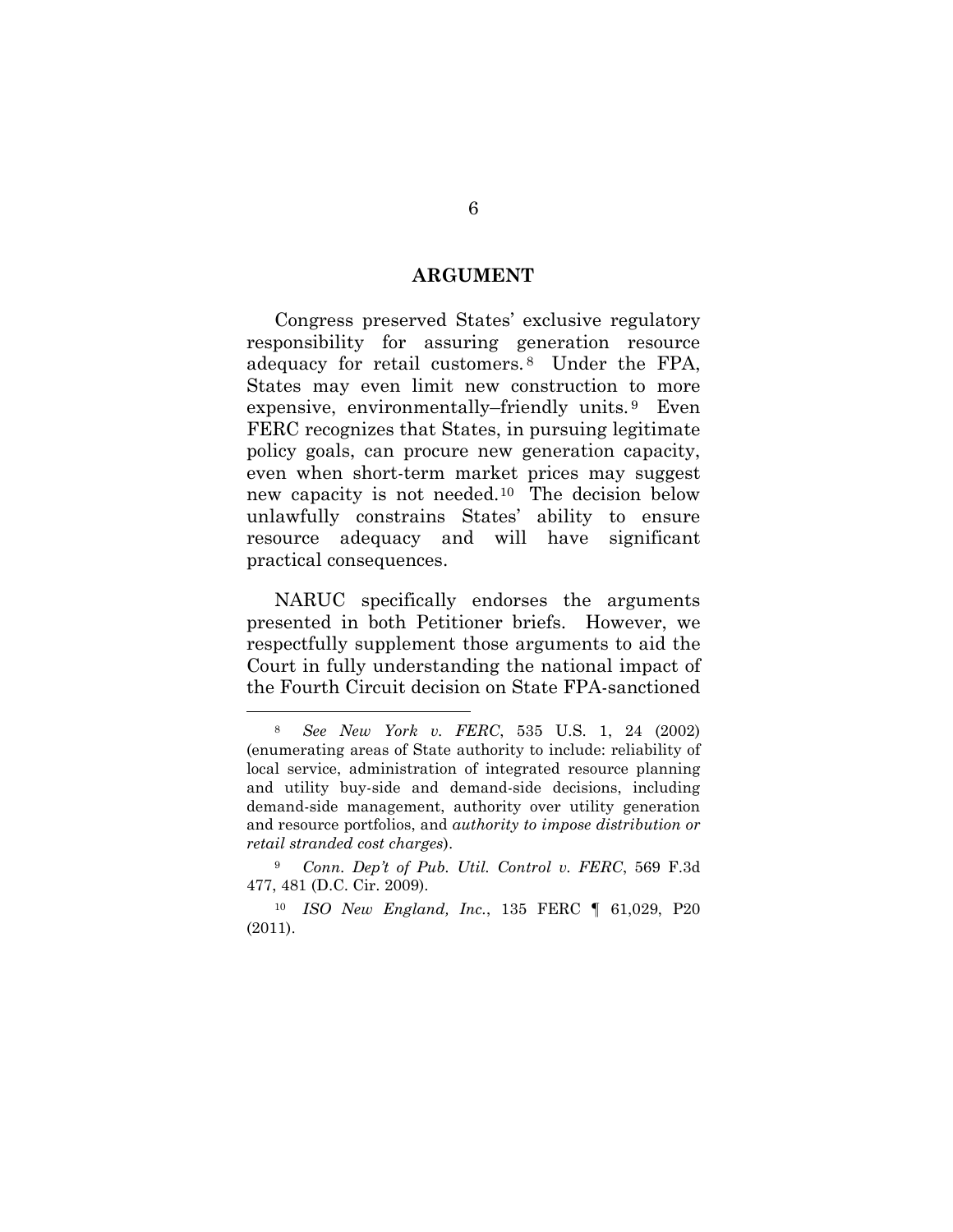responsibility to assure reliable, safe, and affordable electric services.

<span id="page-14-0"></span>**I. Field Preemption Cannot Apply Where Congress Has Specified State Jurisdiction.**

#### <span id="page-14-1"></span>**A. State authority over generation, siting, and retail utilities predate the FPA.**

State authority, either directly or through local subdivisions, over generation matters predate the FPA. In the mid to late 1800s, electric utilities were regulated by municipal franchises which, *inter alia*, set price ceilings and service thresholds through twenty- to fifty-year contracts. <sup>11</sup> State-level regulation began around 1910 with the establishment of public utility commissions (PUCs). Generally, the laws governing these

footnote cont. on next page

<sup>11</sup> Werner Troesken, Regime Change and Corruption: A History of Public Utility Regulation, in CORRUPTION AND REFORM: LESSONS FROM AMERICA'S ECONOMIC HISTORY 260-61 (Edward L. Glaeser and Claudia Goldin, eds., 2006), http://www.nber.org/chapters/c9986.

<sup>12</sup> Although States had commissions that regulated railroads and other matters starting with Rhode Island in 1839, Massachusetts created the first statewide commission to regulate public utilities (gas and electric) in 1887. *Id*. at 262; Robert L. Swartwout, *Current Utility Regulatory Practice From A Historical Perspective*, 32 Nat. Resources J. 289, 300 (1992). In 1907, New York and Wisconsin established the first State utility regulatory commissions with full regulatory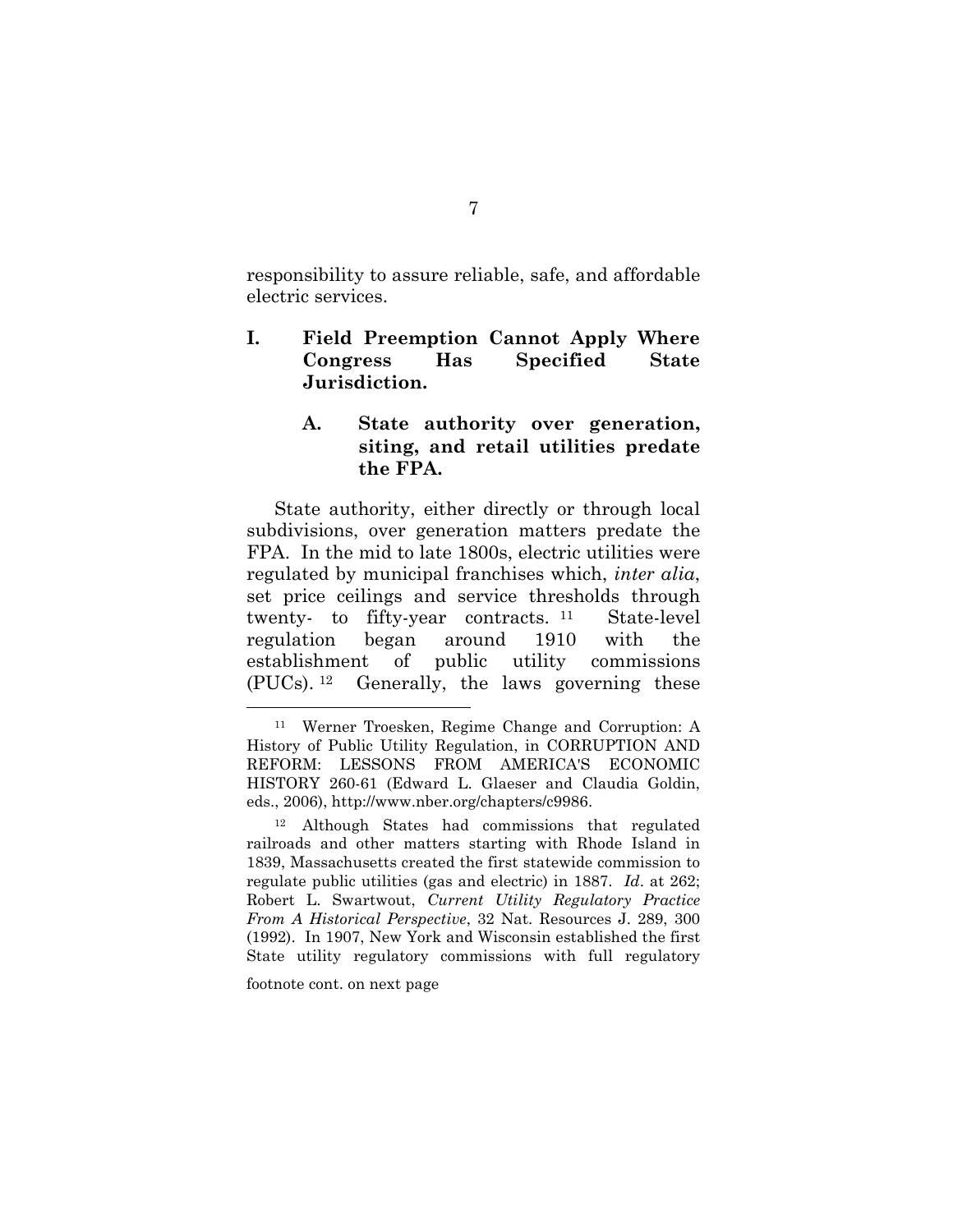commissions charge them with the duty to protect (1) utility customers; (2) utility investors; and (3) the general public. <sup>13</sup> New Mexico's statute is typical:

> It is the declared policy of the state that the public interest, the interest of consumers and the interest of investors require the regulation and supervision of such public utilities to the end that reasonable and proper services shall be available at fair, just and reasonable rates, and to the end that capital and investment may be encouraged and attracted so as to provide for the construction, development and extension, without unnecessary duplication and economic waste, of proper plants and facilities for the rendition of service to the general public and to industry. 14

PUCs have several functions. The functions vary somewhat among the states, but the "first and best established functions of the state commission are to

footnote cont.

- <sup>13</sup> *Id.* at 303.
- <sup>14</sup> *Id.* at 303 (emphasis added).

authority. Swartwout at 300-301. By 1920, nearly every State had established a utility commission. *Id.* at 301.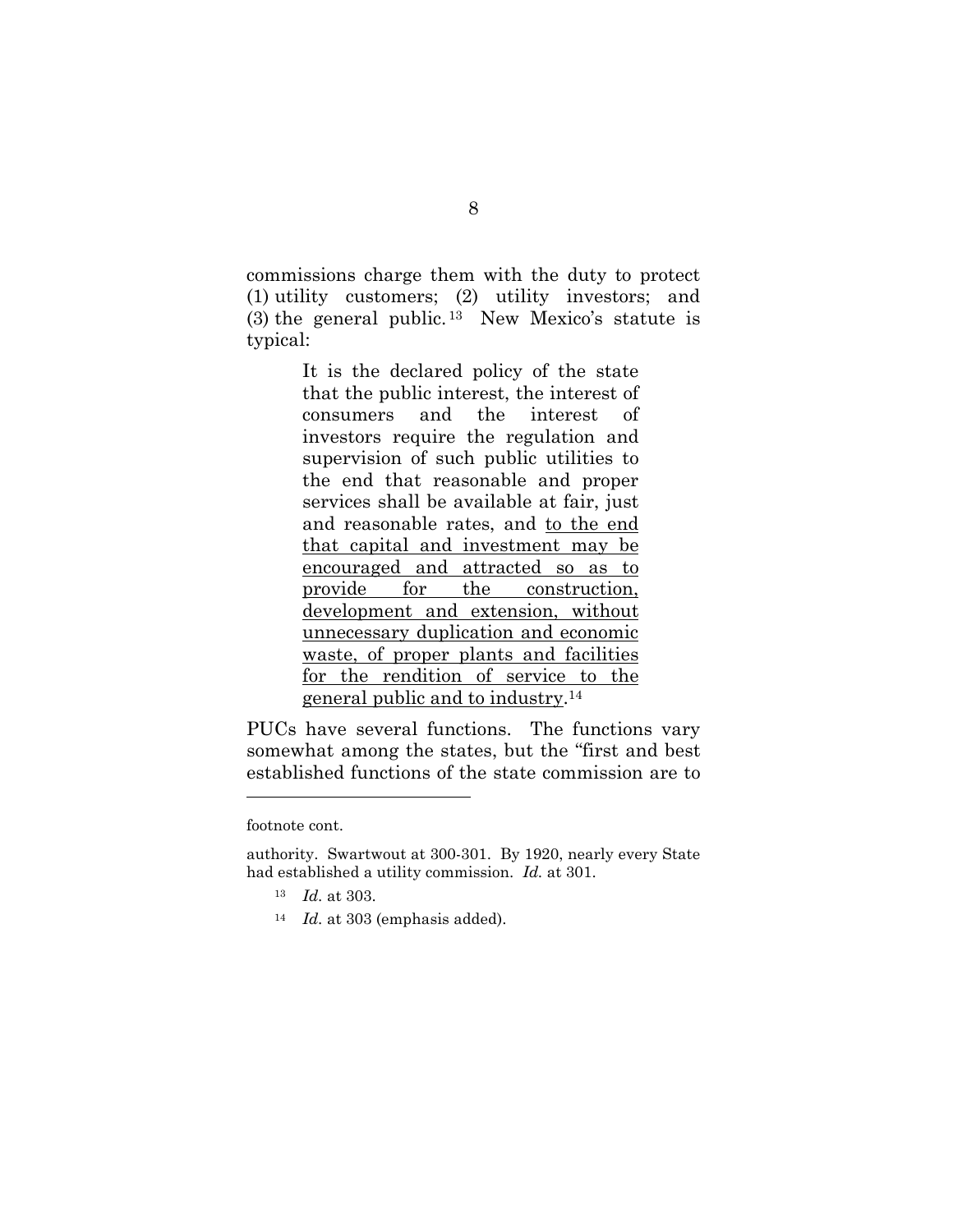determine a utility's revenue requirement and to establish prices or rates for each customer class."<sup>15</sup>

Along with setting a utility's revenue requirement and customer rates, PUCs also have authority over a utility's resource acquisitions, which can take several of forms. It can include: (1) examining the amount of resources necessary through long-term planning processes referred to as integrated resource planning to determine the target for future investments in generation, transmission, distribution and energy efficiency; (2) regulating the type of generation through mechanisms like renewable energy portfolio standards, which require utilities to meet a certain percentage of their demand with designated types of renewable resources; (3) requiring an alternative to meeting demand through new resources by mandating energy efficiency standards; (4) reviewing proposed plans for power plants and approving, rejecting or modifying those plans; or (5) conducting prudence reviews of new construction or other capital projects.<sup>16</sup>

To date, States have met their mandate to ensure reliable service through a variety of tools. Long-term contracts have been the mainstay of non-

<sup>15</sup> Regulatory Assistance Project, *Electricity Regulation in the US: A Guide*, 25 (2011), www.raponline.org/docs/RAP\_Lazar\_ElectricityRegulationInT heUS\_Guide\_2011\_03.pdf.

<sup>16</sup> *Id*. at 25-26.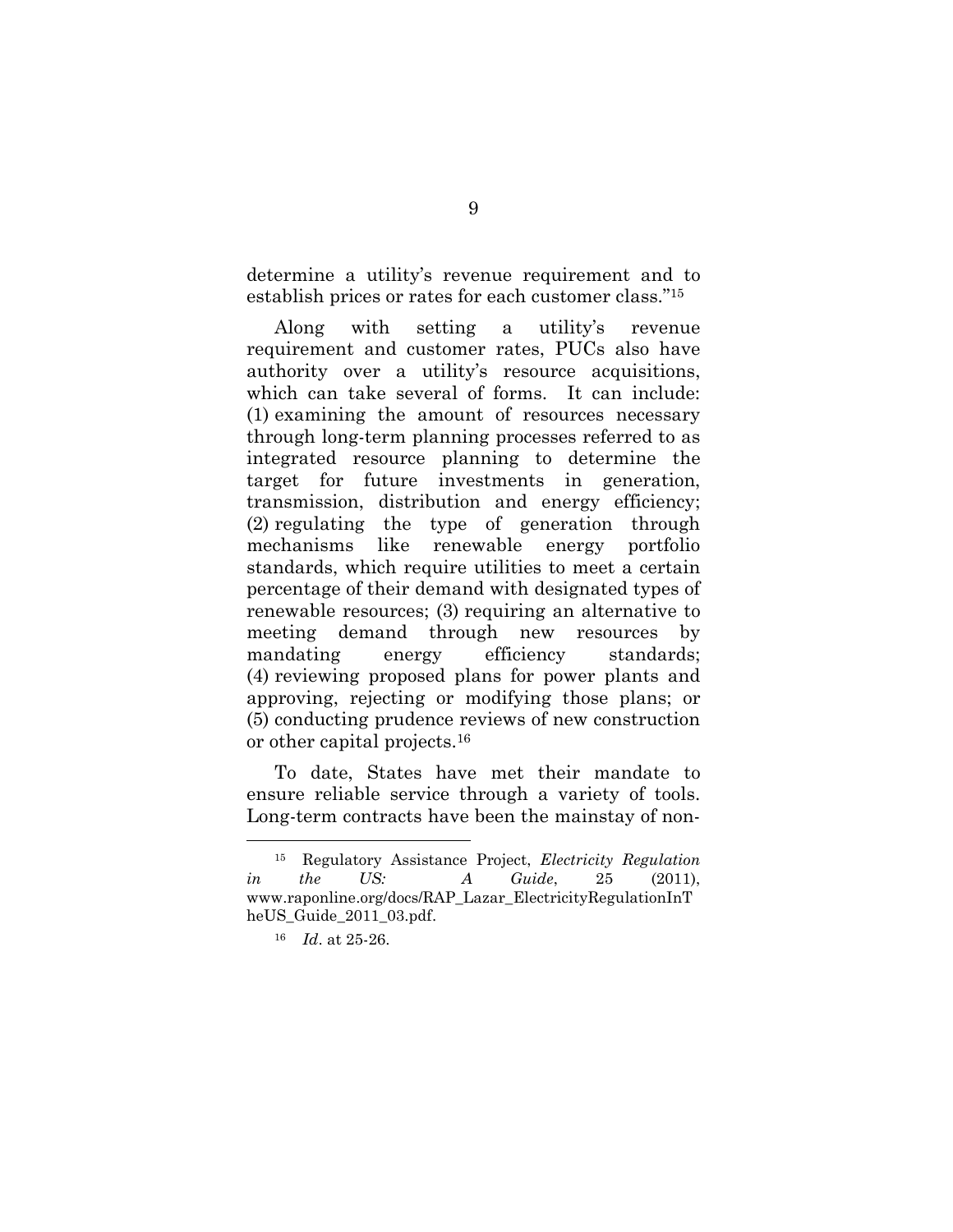<span id="page-17-0"></span>utility power development for three decades, never questioned on Constitutional or other grounds.

### **B. The FPA preserves State authority over generation and retail utility services.**

Where State regulation exists, this Court has required a clear showing of congressional intent to preempt in any subsequent federal enactment. <sup>17</sup> Prior to the FPA, States unequivocally possessed authority over resource adequacy as part of their traditional police powers. That authority included jurisdiction to order utilities to construct or procure new generation.

In the FPA, Congress preserved States' authority over resource adequacy. The FPA expressly excludes FERC from matters traditionally regulated by the States and expressly preserves State authority over generation<sup>18</sup> by including a "specific grant of power to the States to regulate production." 19

The rise of regional transmission organizations did not change State authority over purchasing decisions of regulated electric distribution utilities. States continue to regulate and approve contracts to

<sup>17</sup> *See Rice v. Santa Fe Elevator Corp.*, 331 U.S. 218, 230 (1947).

<sup>18</sup> 16 U.S.C. § 824(a) & (b)(1).

<sup>19</sup> *See Nazarian*, 753 F.3d 467, 480 (*citing NW Cent. Pipeline Corp*, 489 U.S. 493, 515 (1989)).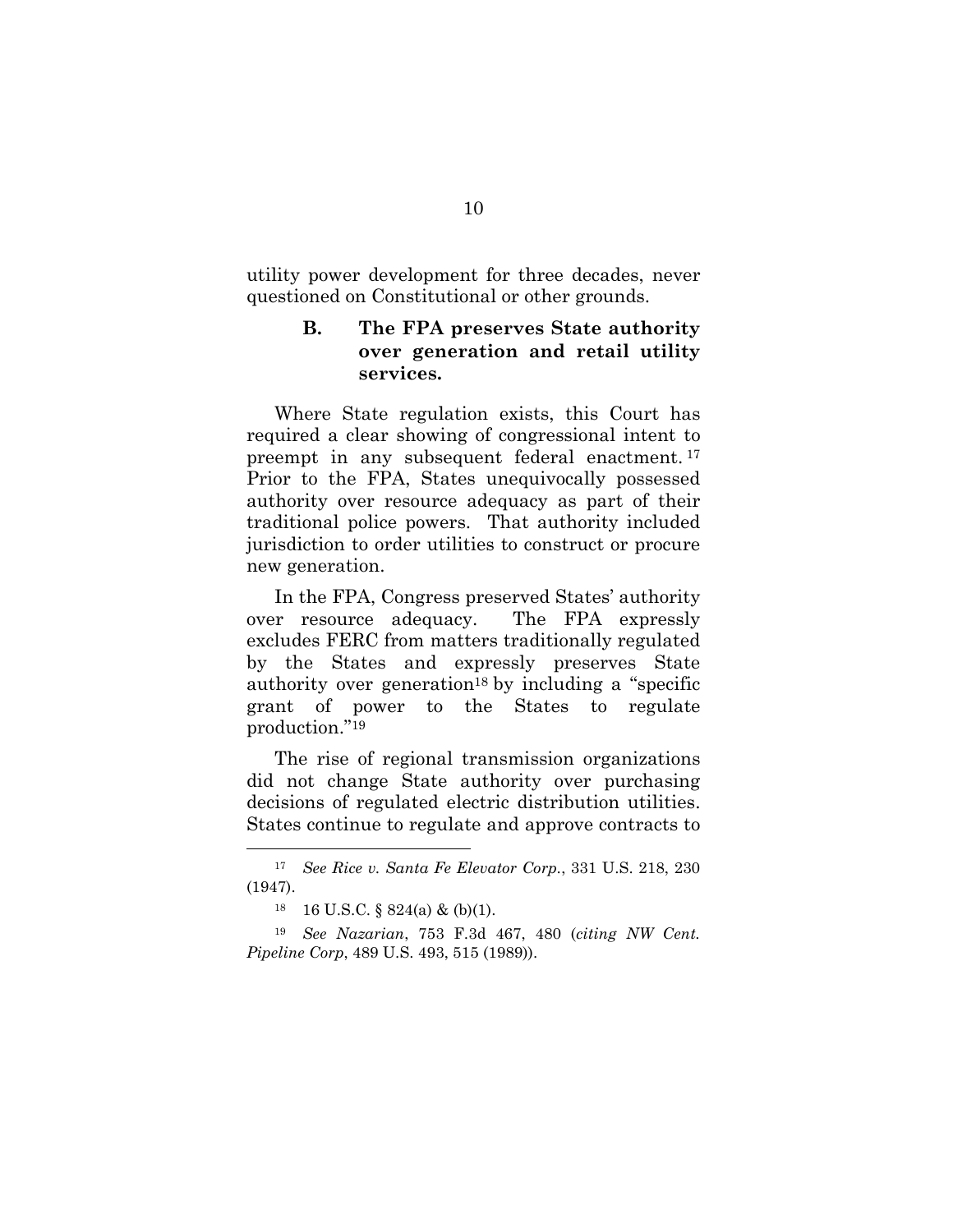ensure resource adequacy. Because this is precisely the task Congress left to States, field preemption is simply not applicable. There is no explicit statutory text that precludes the actions taken by Maryland in the case below.

This misapplication of the field preemption doctrine to generation procurement, an area where States have clear authority, can only undermine States' ability to act in related areas. If the Fourth Circuit did correctly apply the field preemption doctrine, any State effort to allow a generator to earn more money than it otherwise would through wholesale capacity sales would always be preempted if such additional income is determined to be a rate received for their capacity.20 Until this decision, State authority over integrated resource planning, utility procurement decisions, utility generation, and renewable generation portfolios was reserved unequivocally by Congress. But, under the Fourth Circuit's rationale, these crucial tasks are all subject to the same legal challenge.

In the FPA, Congress recognized that continued oversight of generation and retail utility rates and practices should remain at the State level.

<sup>20</sup> *Id.* at 476. As discussed by Petitioners, even if these contracts are FERC-jurisdictional, preemption is still not warranted because FERC could review them to determine if they set just and reasonable rates. *See* Brief for Petitioner CPV Maryland, LLC at 12 n.9, *Hughes et al. v. PPL EnergyPlus, LLC*, No. 14-623, (U.S. docketed Dec. 8, 2015).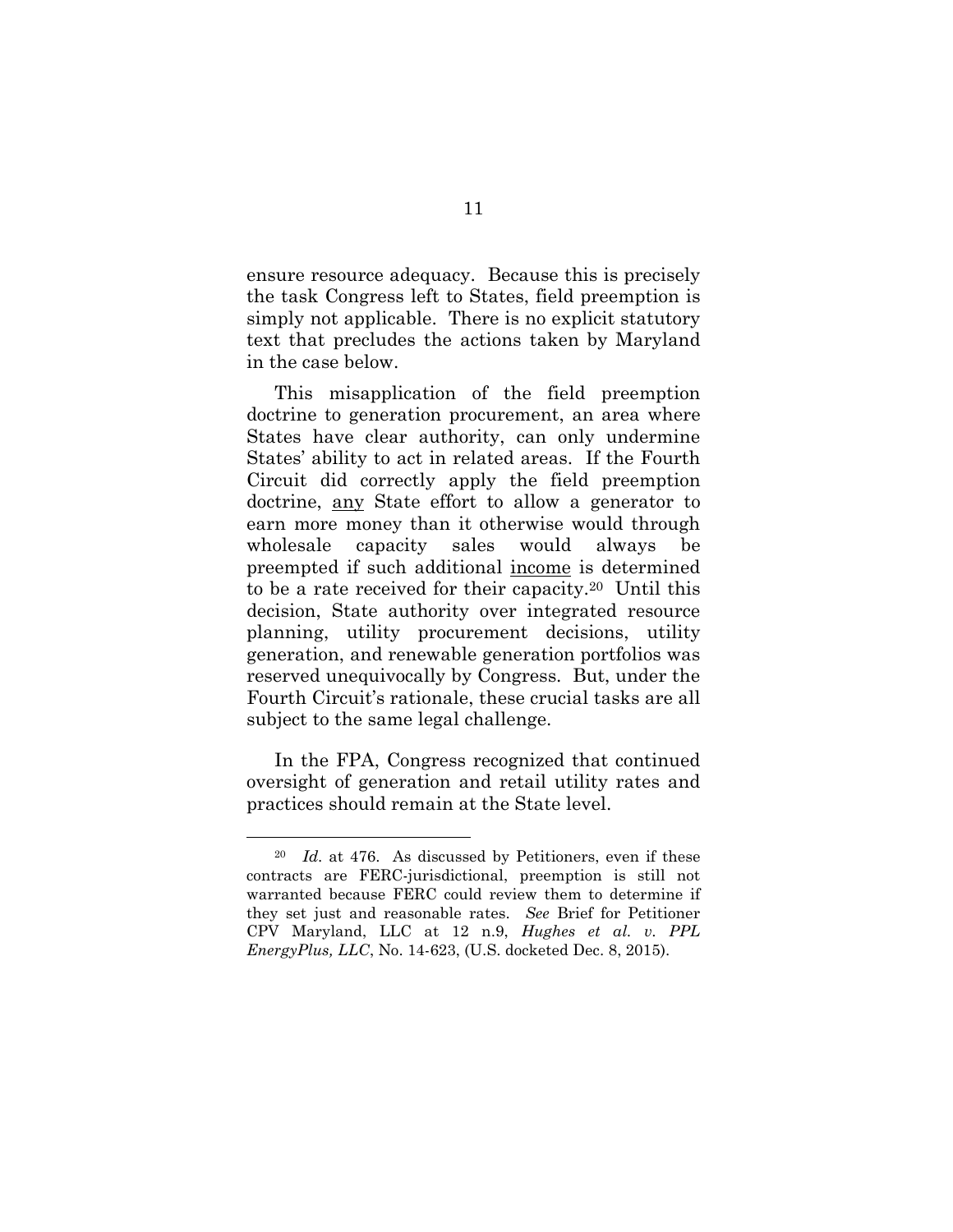## <span id="page-19-0"></span>**II. There is No Conflict Between the FERCmandated Capacity Auction and the Maryland-approved Contract for Differences.**

New power plants cost billions. A reasonable financier could require assurances like a dedicated income stream prior to breaking ground. That is why long-term contracts are an essential option to the financing and construction of new power plants. <sup>21</sup> It is also why it is common practice for States to conduct procurements to develop new power plants. The Fourth Circuit decision eliminates the States' Congressionally-sanctioned ability to ensure resource adequacy by preventing utilities from entering into competitively-procured long-term power plant construction contracts if the winning bidder earns a single dollar more than it would from its wholesale capacity sales. This inhibits development of new generation and disrupts one of the major functions of a PUC, which is risk management.

Here, Maryland determined, after receiving reports regarding reliability concerns, that the risk to providing reliable service was greater than the investment risk of entering a long-term contract. In a wholesale capacity market, the risk involved with investment decisions is borne by the independent

<sup>21</sup> *See* American Public Power Association, *Power Plants Are Not Built on Spec*—*2014 Update* at 2 and Table 1 (2014), http://goo.gl/t62QuS.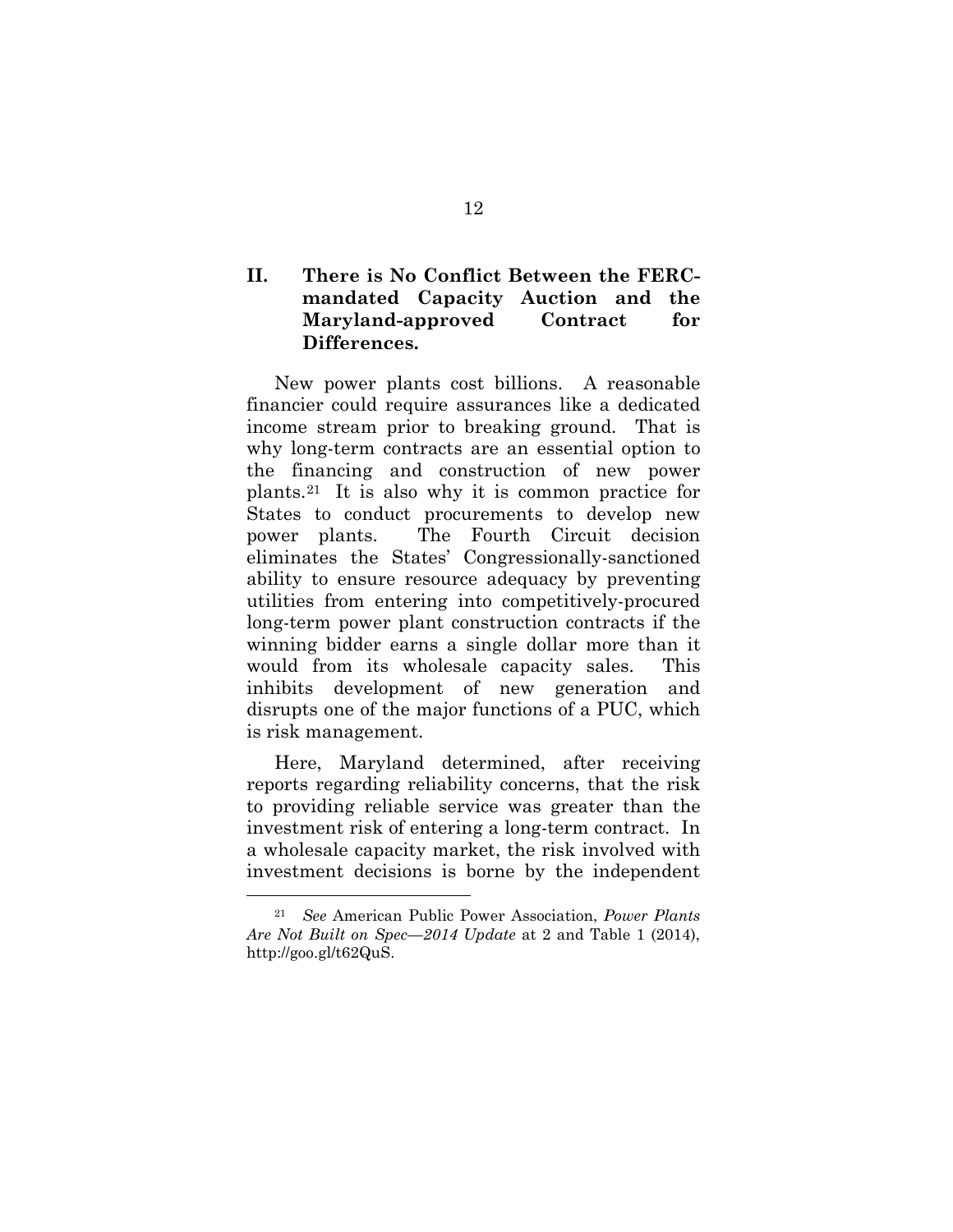power producers. A contract for differences like the one used by Maryland shifts some of the risk back to the utilities and ratepayers from the independent power producers. Maryland trades the risk, on behalf of utilities and ratepayers, that they will pay more through a long-term contract than they would have through the market for the assurance of reliability for a twenty-year period. CPV trades off the risk that price volatility would prevent it from earning a suitable return on its investment with the risk of losing out on possibly higher returns. Maryland mitigated some of the financial risk of the contract for its interest groups by requiring as part of the contract that CPV clear the PJM capacity auction. Under the PJM market rules, without this requirement, the utilities and the ratepayers "could have had to pay twice for the capacity–once to CPV and again to PJM–with no offsetting revenue." <sup>22</sup> The current market structure alone was not allowing Maryland to fulfill its obligation to manage the risk of unreliable service to the groups whose interests it protects because the market could not provide a way to secure the reliable service that Maryland needed.23 In this case, reliable service

<sup>22</sup> Brief for Petitioners Hughes et al. at 21, 42-43, *Hughes et al. v. PPL EnergyPlus, LLC*, No. 14-623, (U.S. docketed Dec. 8, 2015). Bearing this kind of risk would be an acceptable condition for a willing seller like CPV because if it did not clear the market, then it would not be under a capacity obligation and it would not have to make the investment in the new power plant.

FERC-supervised capacity markets offer the footnote cont. on next page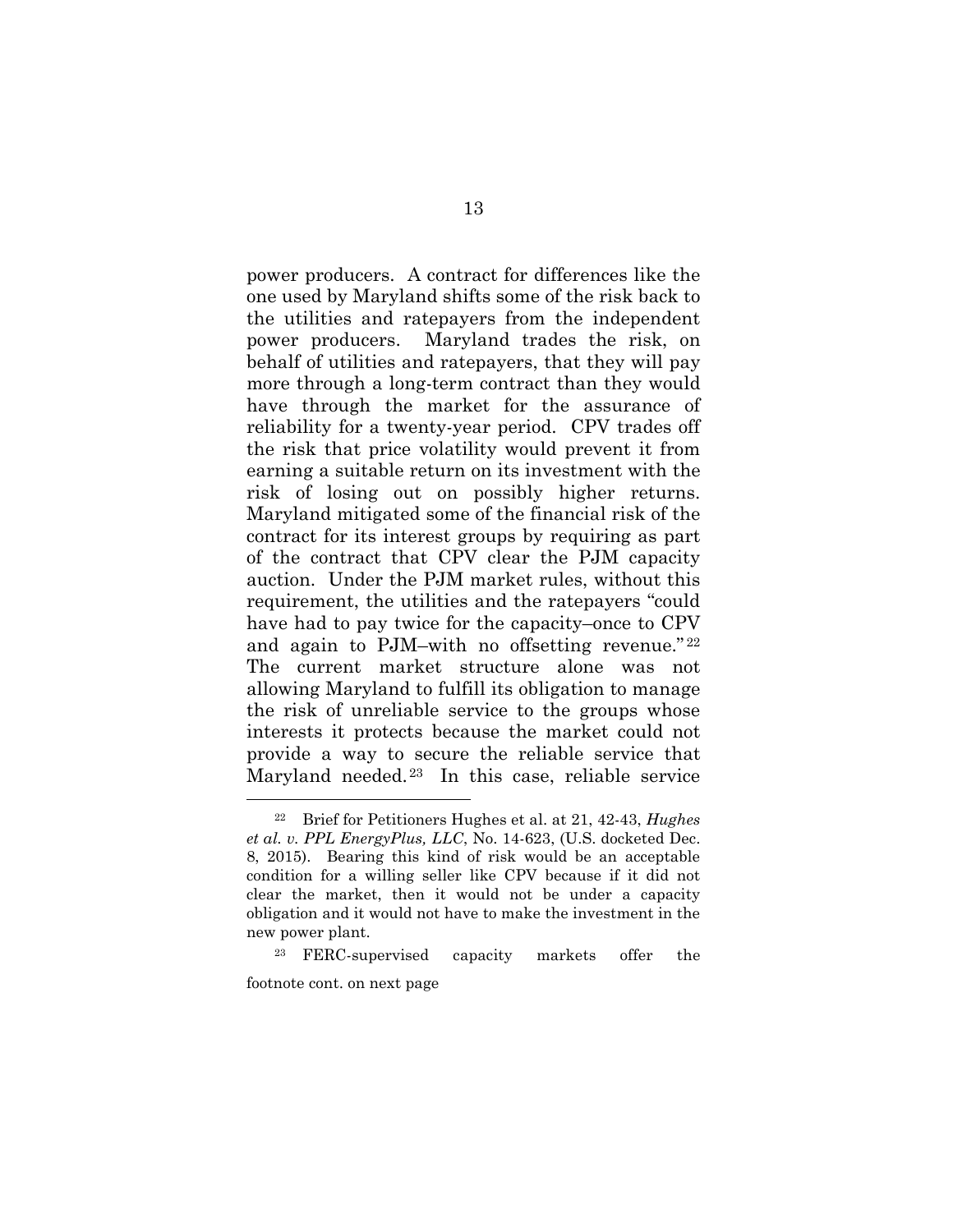required a long-term investment in a specific area. By entering a long-term contract for differences involving the capacity market, Maryland was able to address the risk to reliable service.

This is entirely consistent with both the express text of the FPA and existing FERC regulations. Maryland's acceptance of a contract for differences between CPV and its utilities for twenty years does not conflict with FERC's authority to conduct wholesale capacity markets or the functioning of the PJM capacity auction. The contract for differences required CPV to submit a bid into the auction and clear the auction. PJM evaluated CPV's bid under the cost-based minimum offer price rule (MOPR). After an adjustment, PJM allowed CPV to submit its bid. CPV's PJM-approved bid cleared the auction.

Conflict preemption occurs "when there is outright or actual conflict between federal and state

footnote cont.

participants the opportunity to sell or purchase electric capacity in the short-term, e.g., a month, season, year; the PJM auction that is the most forward looking is one that is for one year of capacity three years in the future. FERC Office of Enforcement, *Energy Primer: A Handbook of Energy Market Basics* 61 (2015), http://perma.cc/U9AG-K4M6. This approach promises generators and utilities still only relatively shortterm assurances, though in the PJM market some new entrants can lock-in their initial clearing price for a three-year period. *See PJM Interconnection, LLC*, 128 FERC ¶ 61,157, at P 92 (2009).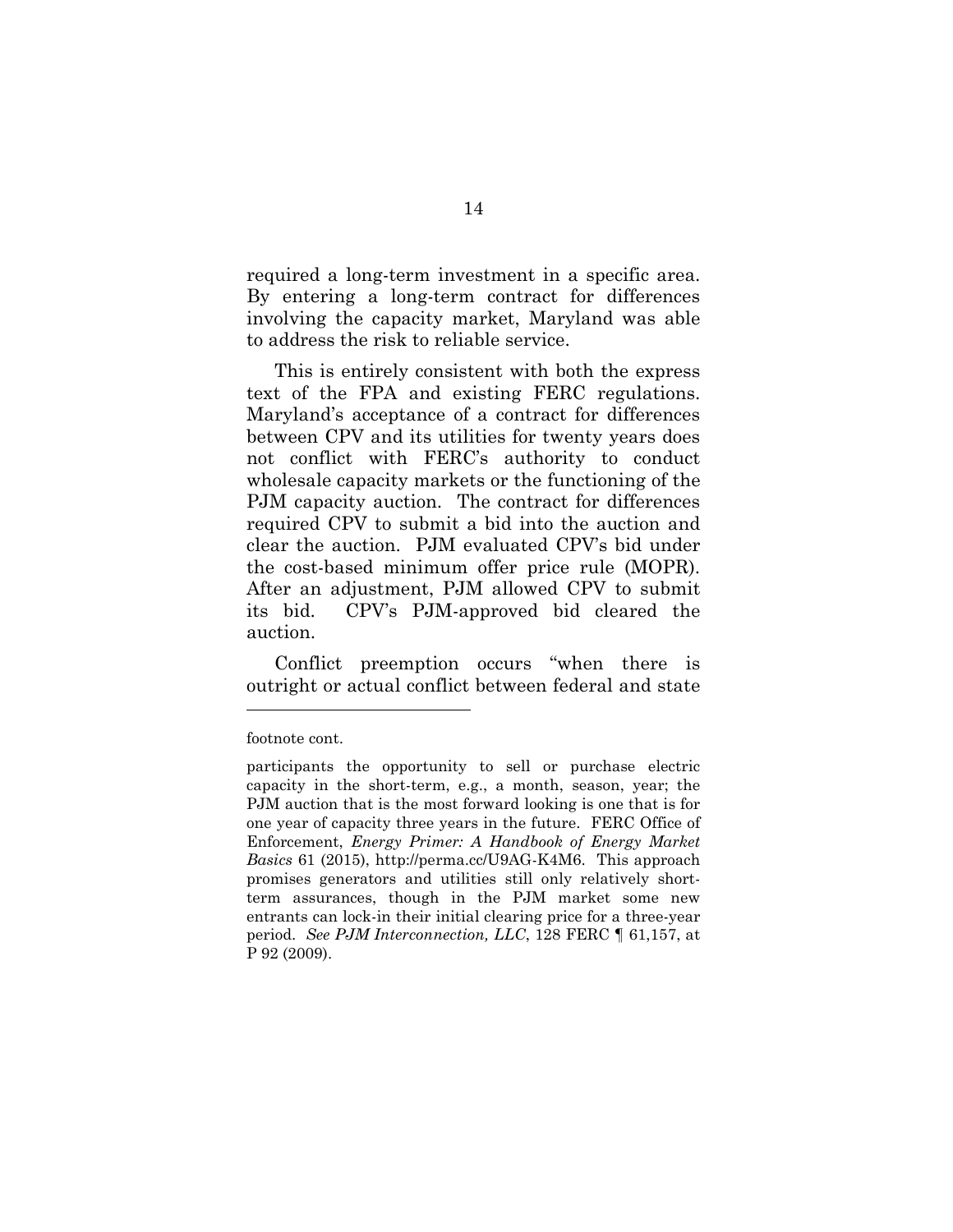law, e.g., where compliance with both federal and state law is in effect physically impossible  $\ldots$ ."<sup>24</sup> FERC has stated that even in circumstances where resources receive discriminatory subsidies, if the resource clears with a MOPR bid, "then it is a competitive resource and should be permitted to participate in the auction regardless of whether it also receives a subsidy."25 Moreover, on rehearing, FERC affirmed the MOPR and found that it reconciled the "tension" between State policies seeking to construct specific resources and FERC's obligation to ensure the justness and reasonableness of the wholesale market prices. <sup>26</sup> There can be no conflict if the federal agency charged with implementing the federal law acknowledges that the two can coexist.

The Fourth Circuit also found that the length of the contract for differences created a conflict with the PJM market because of PJM's New Entry Price Adjustment (NEPA). <sup>27</sup> This is a non-sequitur. The NEPA is a mechanism within the market that allows certain new generators to lock in their initial

- <sup>26</sup> *PJM*, 137 FERC ¶ 61,145, P 4.
- <sup>27</sup> *Nazarian*, 753 F.3d at 479.

<sup>24</sup> *La. Pub. Serv. Comm'n v. FCC*, 476 U.S. 355, 368 (1986) (citations omitted).

<sup>25</sup> *PJM Interconnection, LLC*, 135 FERC ¶ 61,022, P 177 (2011), *on reh'g*, 137 FERC ¶ 61,145 (2011), *reh'g denied*, 138 FERC ¶ 61,160, *and reh'g denied*, 138 FERC ¶ 61,194 (2012), *review denied sub nom*. *N.J. Bd. of Pub. Utils. v. FERC*, 744 F.3d 74 (3d Cir. 2014).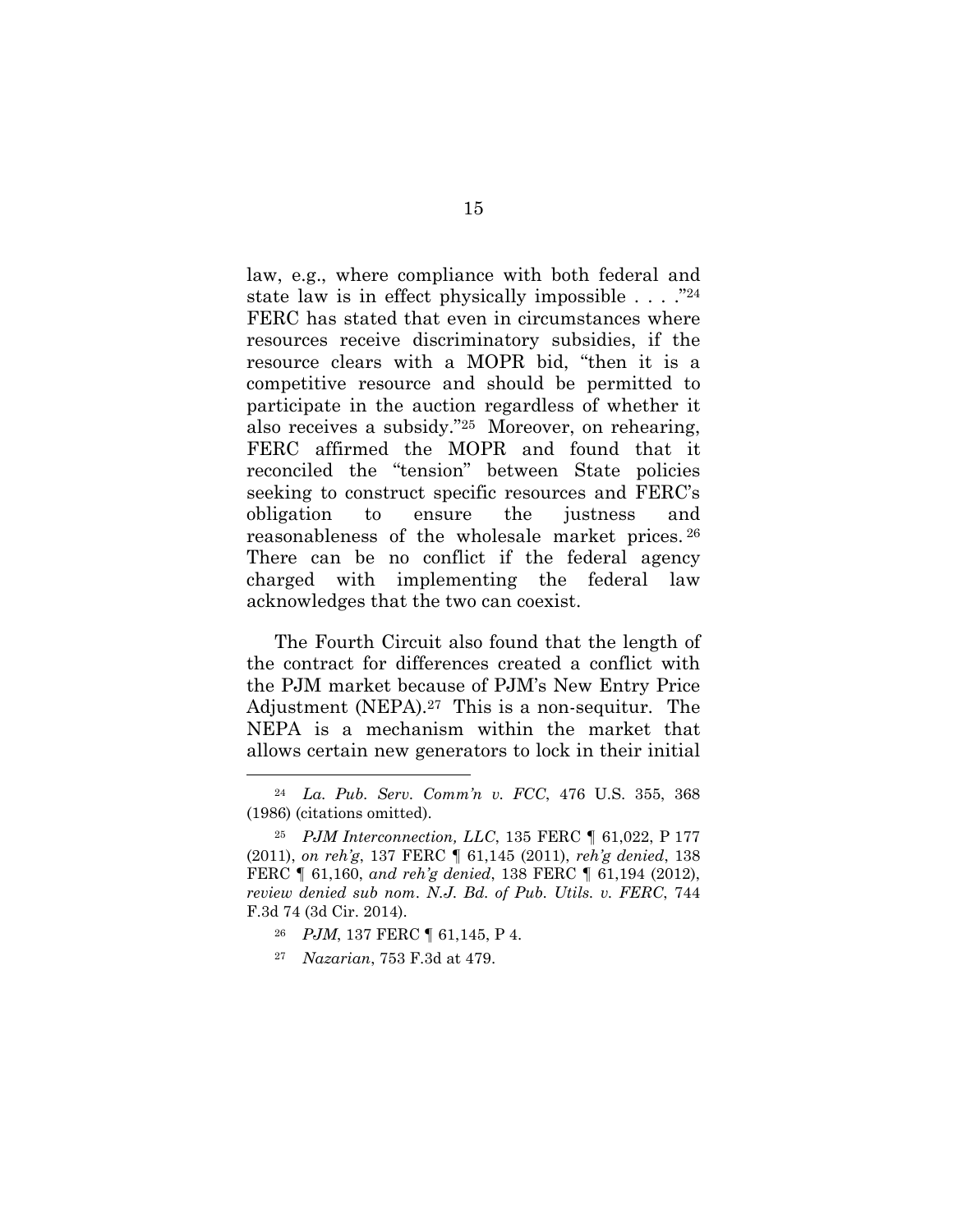clearing bid for three years. The Fourth Circuit concluded that because the contract for differences was for a twenty-year period, it was in direct conflict with this mechanism and FERC policy. Generators receiving the NEPA are selling a different product into the market, namely shortterm capacity, where both their pricing and their obligation to provide capacity are short term. In contrast, in the contract for differences, CPV is selling its capacity indirectly to the utility at a set rate for a twenty-year obligation. As with a finding of field preemption, a finding of conflict preemption also puts at risk a whole range of other activities currently within State authority. Furthermore, FERC has affirmed the right of parties to contract for longer time periods.<sup>28</sup>

#### **CONCLUSION**

<span id="page-23-0"></span>Elimination of the ability of States to procure new generation through long-term contracting eliminates a major long-term planning and risk management tool. Any curtailment of a State's ability to engage in long-term resource adequacy planning will necessarily reduce reliability of generation sources. Moreover, FERC does not stand in a position to substitute for States in terms of long-term resource adequacy planning. FERC cannot order generation, even to compel generating

<sup>28</sup> *PJM Interconnection, LLC*, 107 FERC ¶ 61,112, P 20 (2004), *on reh'g*, 110 FERC ¶ 61,053, *on reh'g*, 112 FERC ¶ 61,031 (2005), *on reh'g*, 114 FERC ¶ 61,302 (2006).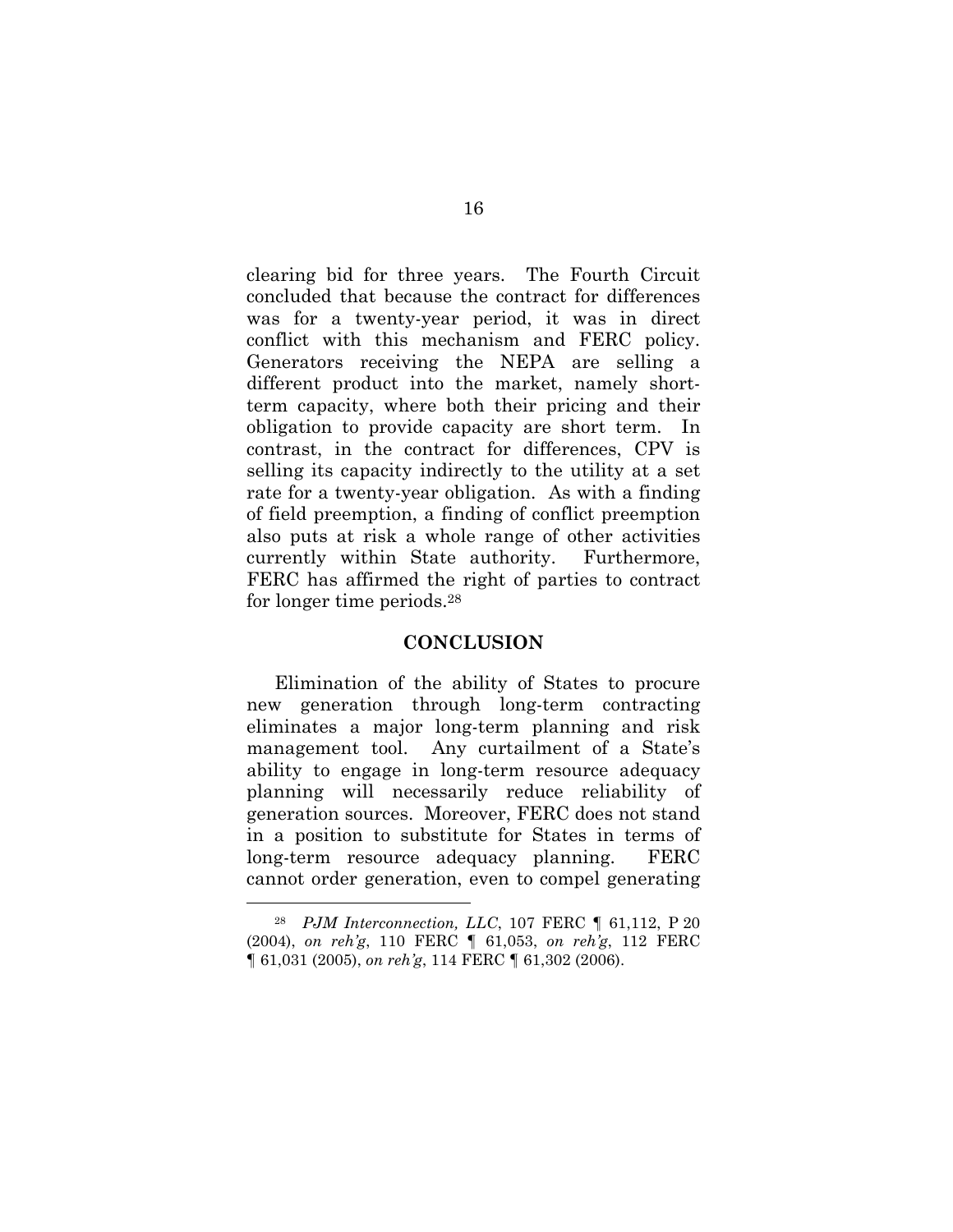facilities as a means of remedying insufficient service.29 Eliminating this tool will also have an impact on States' ability to comply efficiently with federal environmental programs such as the U.S. Environmental Protection Agency's Clean Power Plan.<sup>30</sup> States need all the regulatory tools possible to respond to resource adequacy concerns and federal environmental requirements.

<sup>29</sup> *See* 16 U.S.C. § 824f.

<sup>30</sup> The Clean Power Plan is the U.S. Environmental Protection Agency's name for the final rule titled "Carbon Pollution Emission Guidelines for Existing Stationary Sources: Electric Utility Generating Units." 80 Fed. Reg. 64,662 (October 23, 2015) (to be codified at 40 C.F.R. pt. 60).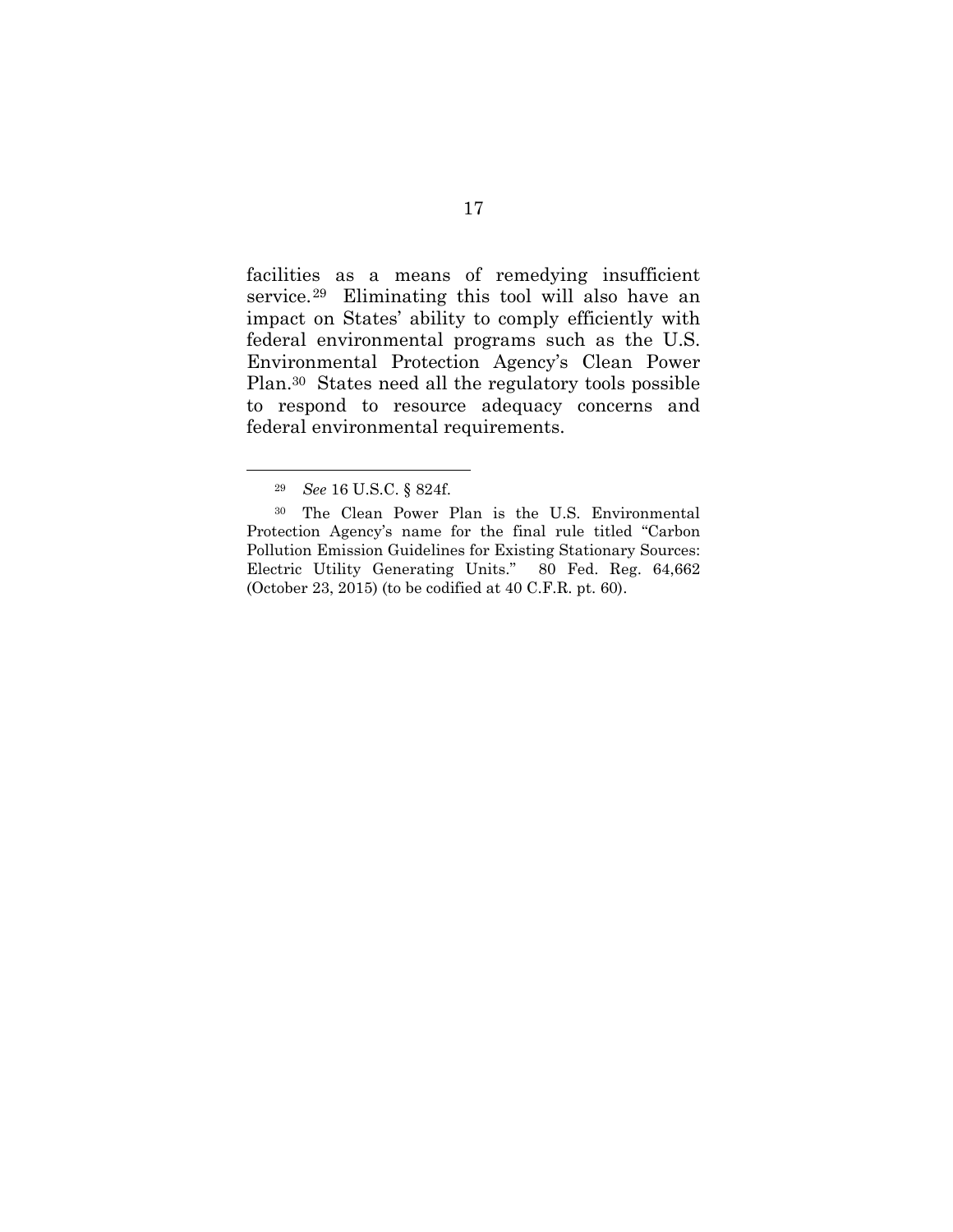For the reasons set forth, *supra*, NARUC urges the Court to reverse the decision of the court of appeals.

Respectfully submitted,

JAMES BRADFORD RAMSAY\* JENNIFER M. MURPHY *National Association of Regulatory Utility Commissioners* 1101 Vermont Ave., N.W. Washington, DC 20005 (202) 898-1350 jramsay@naruc.org \**Counsel of Record*

December 15, 2015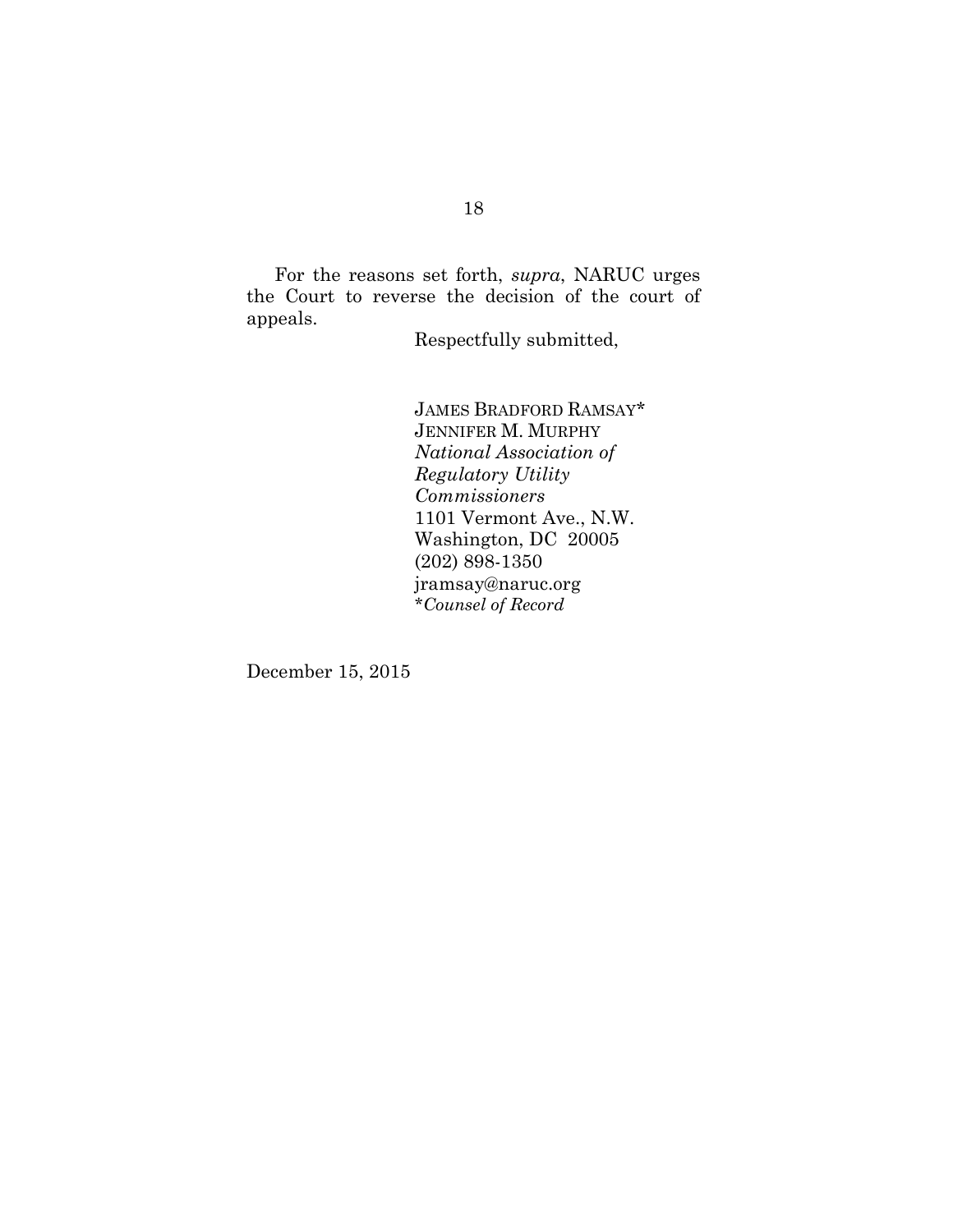#### **APPENDIX**

# *Resolution on Preserving State Authority Over New Electric Generation*

**WHEREAS**, The National Association of Regulatory Utility Commissioners (NARUC) is a national organization representing State Commissions statutorily responsible for regulating utilities that provide energy services; *and* 

**WHEREAS**, State Commissions have a statutory obligation to ensure that the electric utilities they regulate provide safe and reliable service to retail customers at just and reasonable rates; *and* 

**WHEREAS**, State Commissions have long had exclusive regulatory responsibility for assuring generation resource adequacy for retail electric customers; *and* 

**WHEREAS**, In Section 201 of the Federal Power Act (FPA), Congress specifies that federal regulation under the FPA "extend[s] only to those matters that are not subject to regulation by the States"; *and* 

**WHEREAS,** The FPA reserves to the States authority over facilities used in the generation of electric energy; *and* 

**WHEREAS**, The FPA protects State authority over "integrated resource planning and utility buy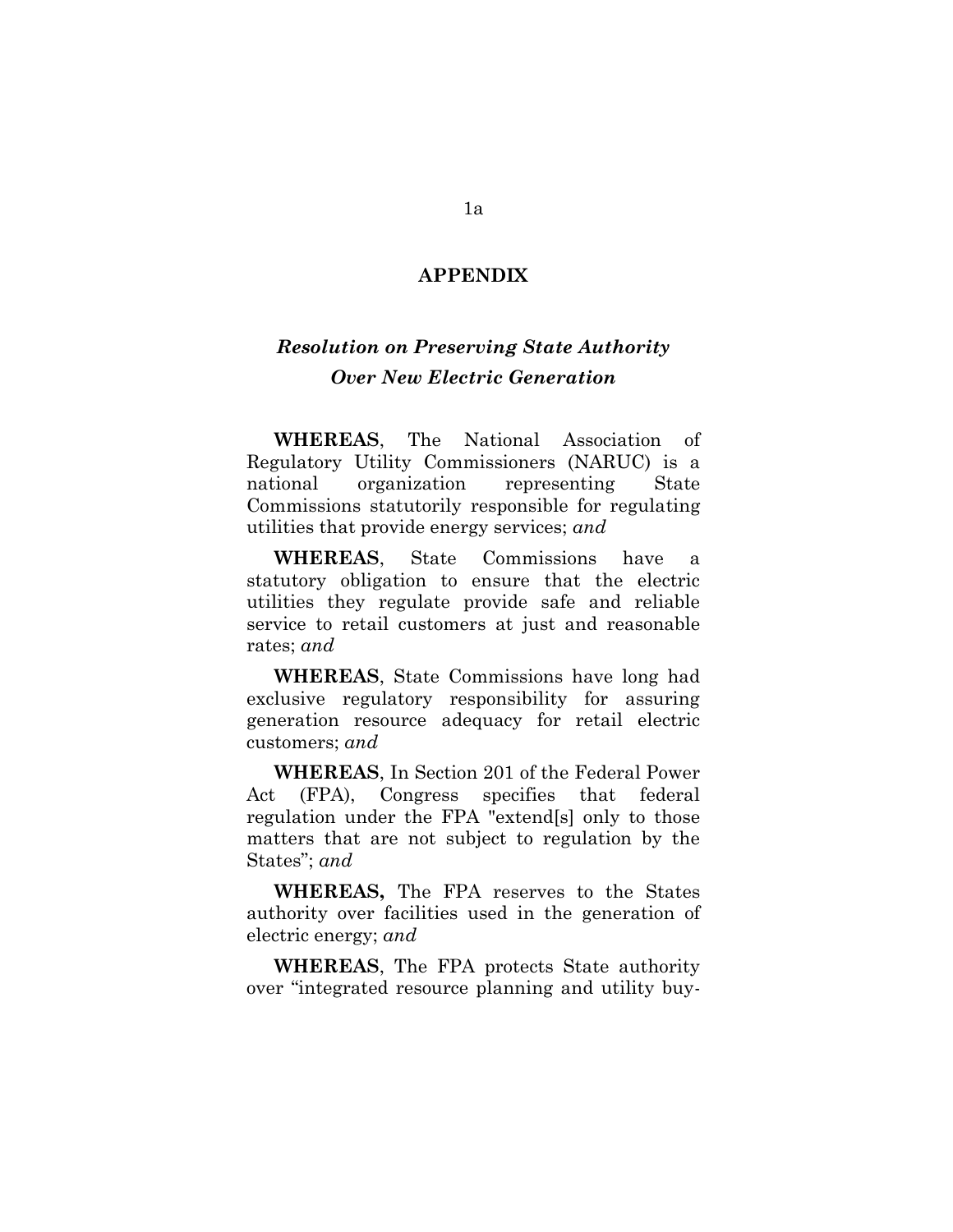side" decisions and "utility generation and resource portfolios," *New York v. FERC*, 535 U.S. 1, 24 (2002) (*quoting* FERC Order No. 888 at 31,782 n.544); *and* 

**WHEREAS**, Over the last several years, storms and periods of extraordinary weather events have challenged the existing generation infrastructure; *and* 

**WHEREAS**, Numerous States have enacted or are considering the enactment of statutes and their commissions have implemented or may consider implementing programs designed to address the States' need to ensure the construction of new generation, to maintain existing generation, and to address environmental concerns; *and* 

**WHEREAS**, The U.S. Court of Appeals for the Fourth Circuit, in its published decision in *PPL EnergyPlus, LLC v. Nazarian*, \_\_ F.3d \_\_, 2014 WL 2445800 (4th Cir. June 2, 2014), has ruled that Maryland's programs providing for regulated retail utilities to contract with new generators are preempted by the FPA; *and* 

**WHEREAS**, The U.S. District Court for the District of New Jersey, utilizing the same reasoning as adopted by the 4th Circuit, ruled that New Jersey's statute which is similar to Maryland's program, is also preempted by the FPA, *PPL EnergyPlus, LLC v. Hanna*, 977 F. Supp. 2d 372 (D.N.J. 2013), appeal pending, Nos. 13-4330 et al. (argued Mar. 27, 2014); *and* 

**WHEREAS**, The application of broad and sweeping field preemption doctrine in these two decisions has the potential to adversely impact the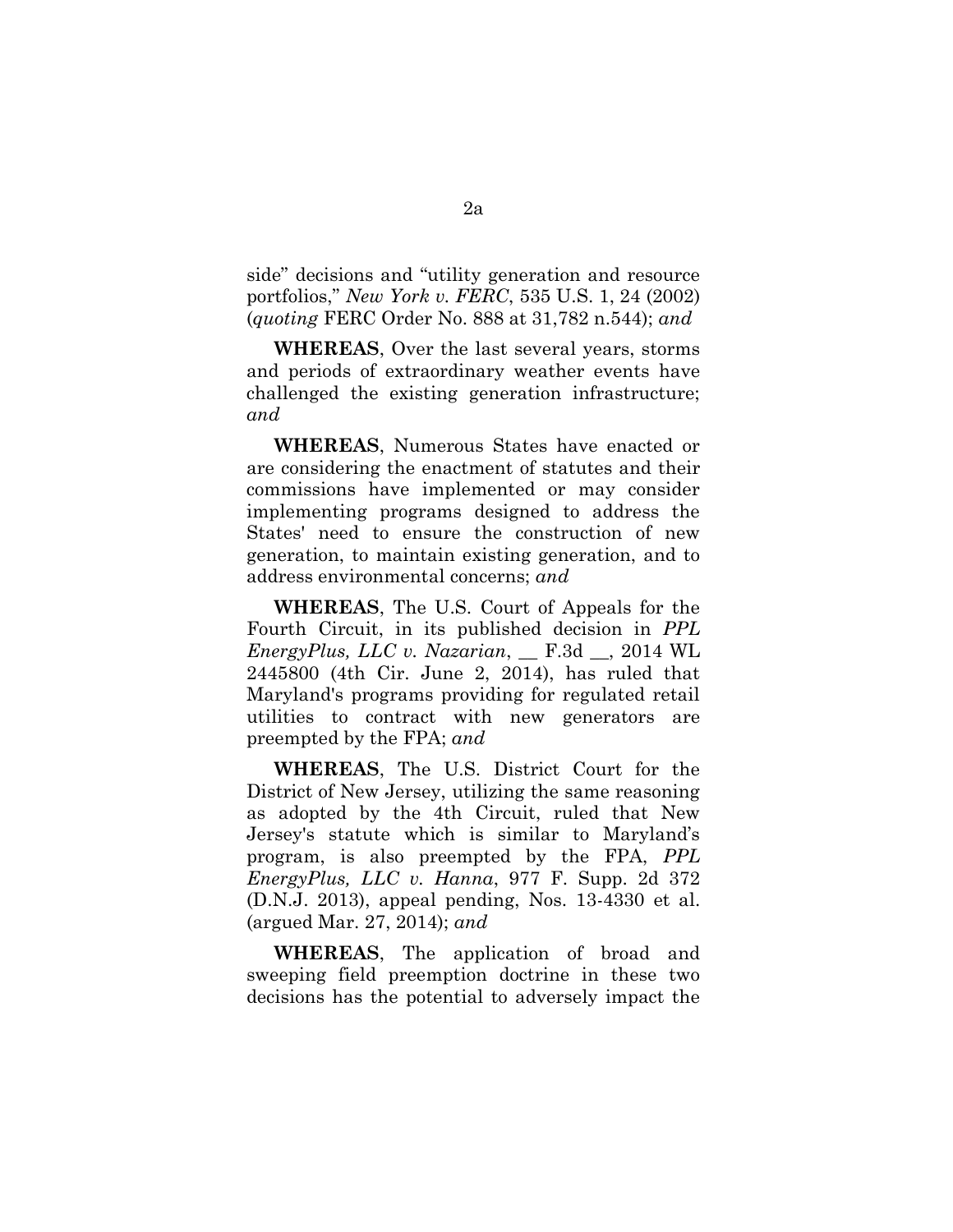States' FPA-protected authority over integrated resource planning, utility procurement decisions, utility generation, distribution, and resource portfolios; *and*

**WHEREAS,** The two decisions' application of broad and sweeping field preemption doctrine to prohibit or invalidate State-sanctioned contracts supporting new generation undermines and conflicts with the State Commissions' jurisdictional authority to ensure clean, affordable and reliable electric energy; *now, therefore be it* 

**RESOLVED**, That the Board of Directors of the National Association of Regulatory Utility Commissioners, convened at its Summer Meeting in Dallas, Texas, continues to support legal and legislative actions to protect and preserve States' authority to decide the type, amount and timing of new or existing generation facilities that will be constructed or maintained within the State to achieve legitimate State policy objectives; to promote such new development through State supervision of retail utility contracting; to safeguard and guarantee States' continued right to operate programs to procure new generation or maintain existing generation for reliability, affordability and environmental purposes through use of long-term contracts or any State statutory or regulatory actions; and to ensure that nothing in the Federal